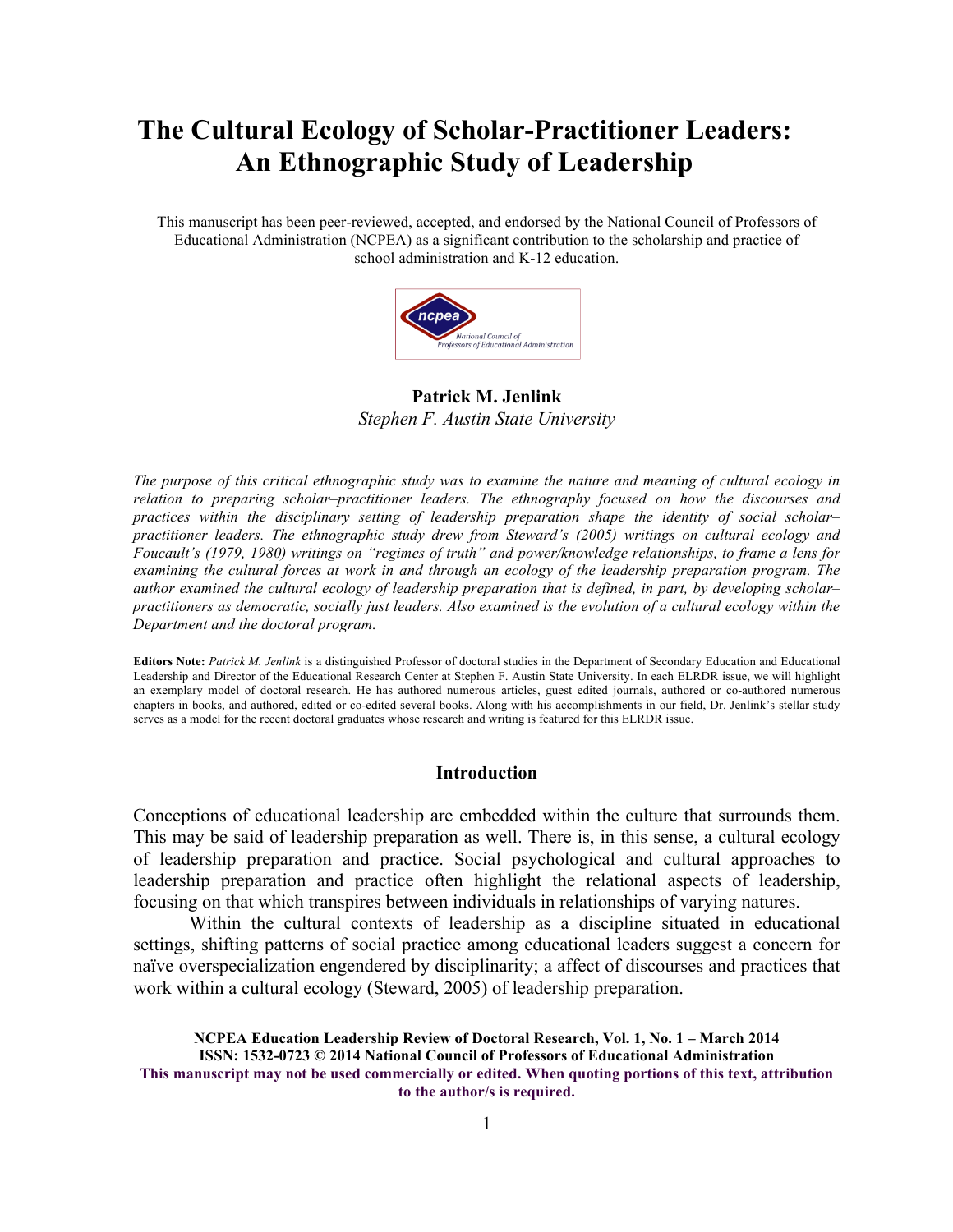Herein lies an important consideration for what Foucault (1979) termed "disciplinary practices" and how these practices inform or otherwise shape the preparation of educational leaders, particularly when "disciplinary practices" are viewed as forms of knowledge. Disciplinary or disciplining practices refer "to a set of discourses, norms, and routines that shape the ways in which a field of study such as educational administration and its related practices . . . constitute themselves" (Anderson & Grinsberg, 1998, p. 330).

Educational administration/leadership, as a field of study and practice, is a discipline that has a culture defined, in part, by its theoretical, epistemological, and pedagogical practices. Within these disciplining practices there are preparation concerns related to "regimes of truth" (Foucault, 1980) that shape the social identity and the social practices of educational leaders. Disciplining practices and discourses, embedded in policy/procedure and curriculum and pedagogies, reflect a politics of truth (ideologies) in a society or a culture within society, and the discourses that are accepted as "truth" to the discipline, or functions as a surrogate for truth.

In this study the author examined the nature of a cultural ecology of leadership preparation, with specific consideration for how the discourses and practices within the discipline of educational administration/leadership shape the identity of educational leaders. Foucault's (1979, 1980) work on "regimes of truth" and power/knowledge relationships served as a theory base for critically examining the cultural forces at work in and through an ecology of preparation programs, in particular focusing on discourse and practice as cultural influences that shape a sense of "self." As well, the author was concerned the importance of framing and examining the cultural ecology of leadership preparation that is defined, in part, by developing democratic, socially justice leaders.

# **Purpose/Objectives**

The purpose of this ethnographic study was to examine the nature and meaning of cultural ecology in relation to preparing scholar–practitioner leaders. The ethnography focused on how the discourses and practices within the disciplinary setting of leadership preparation shape the identity of scholar–practitioner leaders. The study draws to the foreground a concern for how "regimes of truth", bound in ideological and political beliefs, influence leadership as democratic and socially justice practice. Objectives of the study included:

- to explore the nature of and need for understanding the cultural ecology of educational leadership preparation;
- to examine, through a cultural ecology lens, the nature of "regimes of truth" in educational leadership preparation programs and how these regimes translate into disciplining discourses and practices; and
- to analyze, through a lens of cultural ecology, the conceptualization of scholar– practitioner leadership in relation to the curricular and pedagogical discourses and practices in leadership.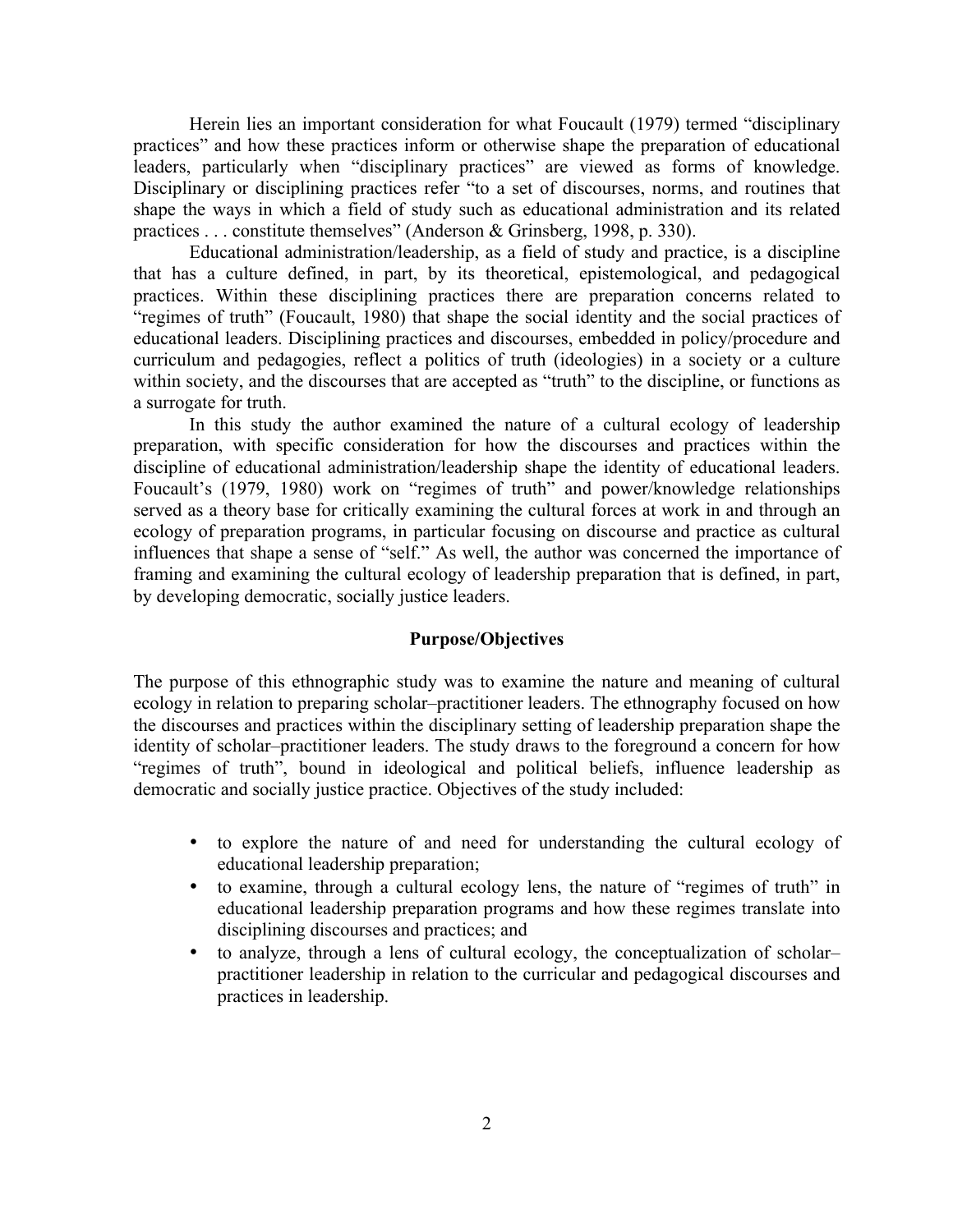#### **Theoretical Frame**

The theoretical framework for this study focused on the cultural ecology of leadership preparation (Bligh & Meindl, 2004). Cultural ecology is the human interaction with the environment (Sutton & Anderson, 2010), or in the case of leadership preparation, cultural ecology concerns the interaction between the individuals (faculty and students of leadership programs) and the social and cultural contexts within which leadership preparation takes place. The framework also considered the importance of examining the "regimes of truth" that impact the conceptualization of leadership, in particular as related to shaping the social identity of practitioners who are preparing to be democratic, socially just leaders (Bogotch  $\&$ Roy, 1997; Giroux, 1994).

## **Cultural Ecology**

Cultural ecology is the study of "the role of culture as a dynamic component of any ecosystem of which humans are a part" (Frake, 1962, p. 53). As a field of study, cultural ecology examines the relationship between a given society and its natural environment, or in the case of educational leadership, it translates into the relationship between leaders and their practice and the environment of the school or educational setting. By extension, then, cultural ecology also studies the individuals that populate a preparation program in relation to the program being the pedagogical environment. Cultural ecology, then, is concerned with the culture of both preparation and practice. In this sense, cultural ecology is concerned with how the "social self" of the leader is developed in both the preparation and practice contexts; how leader identity is shaped.

Cultural ecology of leadership preparation is concerned with cultural consciousness, which is more than cultural assumptions, espoused values, and established practices and processes (Galpin, 1996; Schein, 1999; Zachary, 2005). Understanding the cultural ecology of leadership preparation and practice means examining the "regimes of truth" that define the culture of leadership preparation, ideologically and pedagogically. The study of the culture, examining the discourses and practices that shape the relationships between individual and environment, provides insight about the factors affecting the development of self within sociocultural contexts (Chabal & Daloz, 1999; Zachary, 2000).

Sutton and Anderson (2010), in examining cultural ecology, explained that ecological work has focused on subsistence as a complex system that includes resources, technology, social and political organizations and forces internal and external to those organizations, and related cultural structures and artifacts. Bligh and Meindl (2004), in examining the cultural ecology of leadership knowledge, noted that complex systems of knowledge are part of the cultural ecology and therein knowledge becomes central to the subsistence of leadership preparation and practice. Importantly, as knowledge patterns within the cultural ecology of leadership have shifted, so too has the nature of discourse—discursive practices or rules of discourse are important considerations in the shaping of an ecology of leadership preparation (Cherryholmes, 1988; Foucault, 1980; Frattura & Capper, 2007).

Cultural ecology, with respect to "regimes of truth" and disciplining discourses and practices within preparation programs, is concerned with the relationships between individuals (students and faculty, as well as other cultural participants) and the presence and growth of politics and political complexity of identity formation, respectively (St. Pierre & Pillow,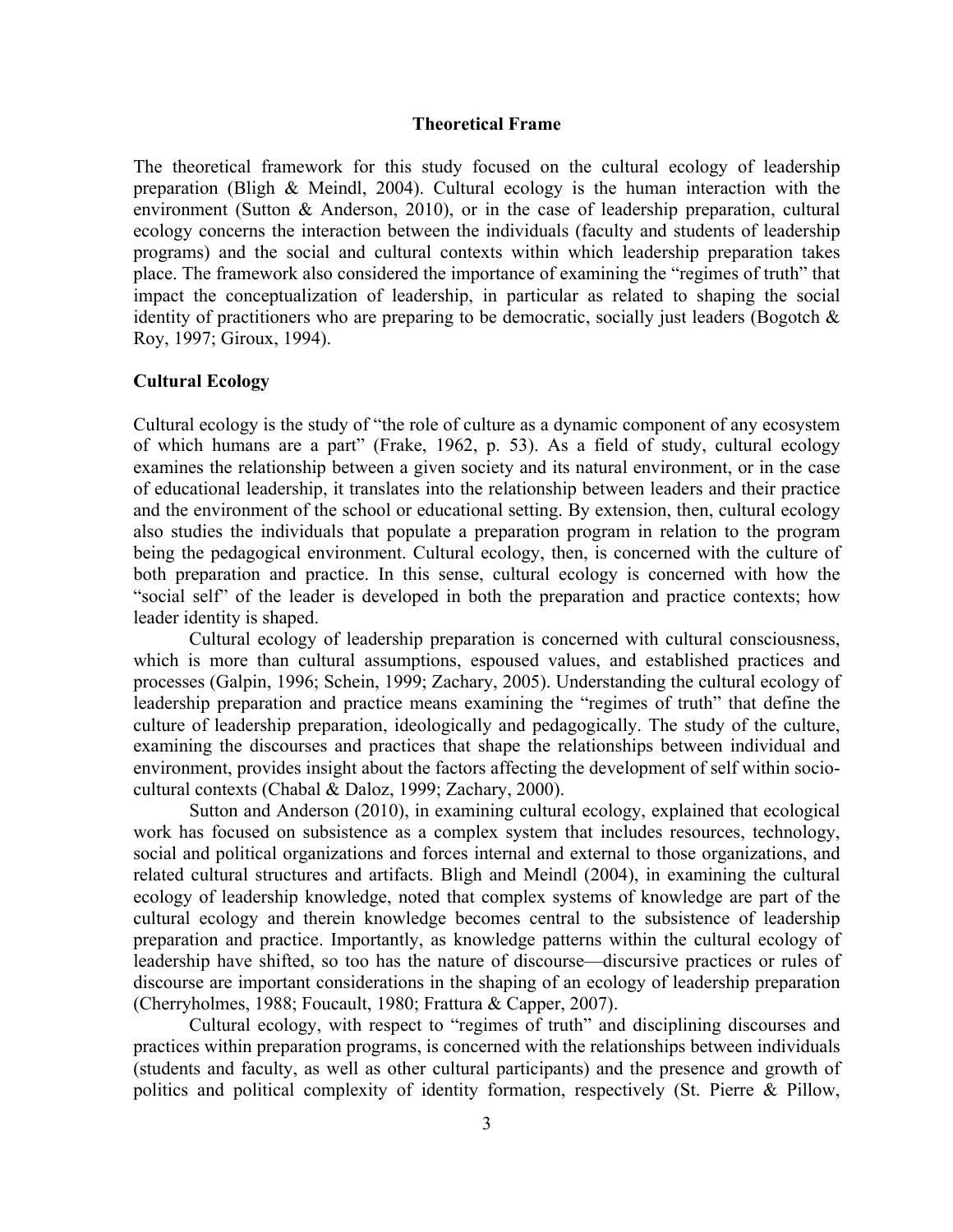2000). The development of the "social self" or "identity" occurs within and in relationship to the cultural ecology, and therein resides, in part, the importance of understanding the cultural anchors of preparation. If democracy and social justice are cultural anchors for leadership preparation, then the value for democratic, socially just leadership gives direction to and at the same time provides the basis for challenging the curricular and pedagogical practices of the preparation program and the faculty responsible for that program (Jenlink, 2013b).

# **Regimes of Truth in Leadership**

Anderson and Grinberg (1998) explained that the complexity and heterogeneity of experiences necessitates consideration of diverse theoretical and philosophical notions of discourse and practice within a discipline such as educational administration/leadership. Anderson and Grinberg (1998) further argued that disciplinary "regimes of truth" define, in part, knowledge in relation to leadership preparation and practice, and work to shape the social "self" of leaders; the identity of social justice leaders. In the cultural ecology of leadership preparation there are disciplinary discourses and practices at work in and through the curriculum and pedagogy that shape the social identity of educational leaders; discourses and practices that the culture "accepts and makes function as true" (Foucault, 1980, p. 131).

Advancing democracy and social justice as disciplining discourses in educational leadership preparation requires an inside out process whereby doctoral students concretize and internalize educational justice leadership systematically to new levels of thinking, patterns of internalized social justice discourse, and conscious habits of practice (Bogotch, Beachum, Blount, Brooks, & English, 2008; Brown, 2004; Frattura & Capper, 2007; Korthagen & Vasalos, 2005; Lindsey, Roberts, & Campbell-Jones, 2005). Preparing democratic, socially just leaders requires curricular and pedagogical considerations for translating social justice into the disciplinary discourses and practices that define and articulate courses.

#### **Cultural Ecology of Leadership**

The culture of contemporary education poses dramatic challenges for the educational leader. Shifting political discourses and pedagogical practices work to shape individual's understanding of leadership in cultural contexts, and to shape the individual's understanding of the leader's social self—the identity as democratic, socially just leader (Bogotch, Beachum, Blount, Brooks, & English, 2008).

The ecological approach to leadership suggests that there is a critical point in space and time, a practiced place where an organization can dwell for an extended period through a process of continual learning and renewal (Hurst, 2012). The length of this period depends on many factors, but the key issue of concern here is the ability of leaders to be effective architects of choice, designing contexts with the optimal combinations of passion, reason, and power.

Importantly, an ecological perspective enables the educational leader to understand relationships. In this sense, the leader is constantly engaged in assessing the situations he/she is in, gauging how he/she feels about them, looking for systems of cause and effect, and trying to understand the power dynamics present. Whenever the educational leader interacts with people – students, teachers, parents, other cultural workers – in the educational setting, he/she is necessarily thinking in contexts of emotion, reason, and power (Hurst, 2012).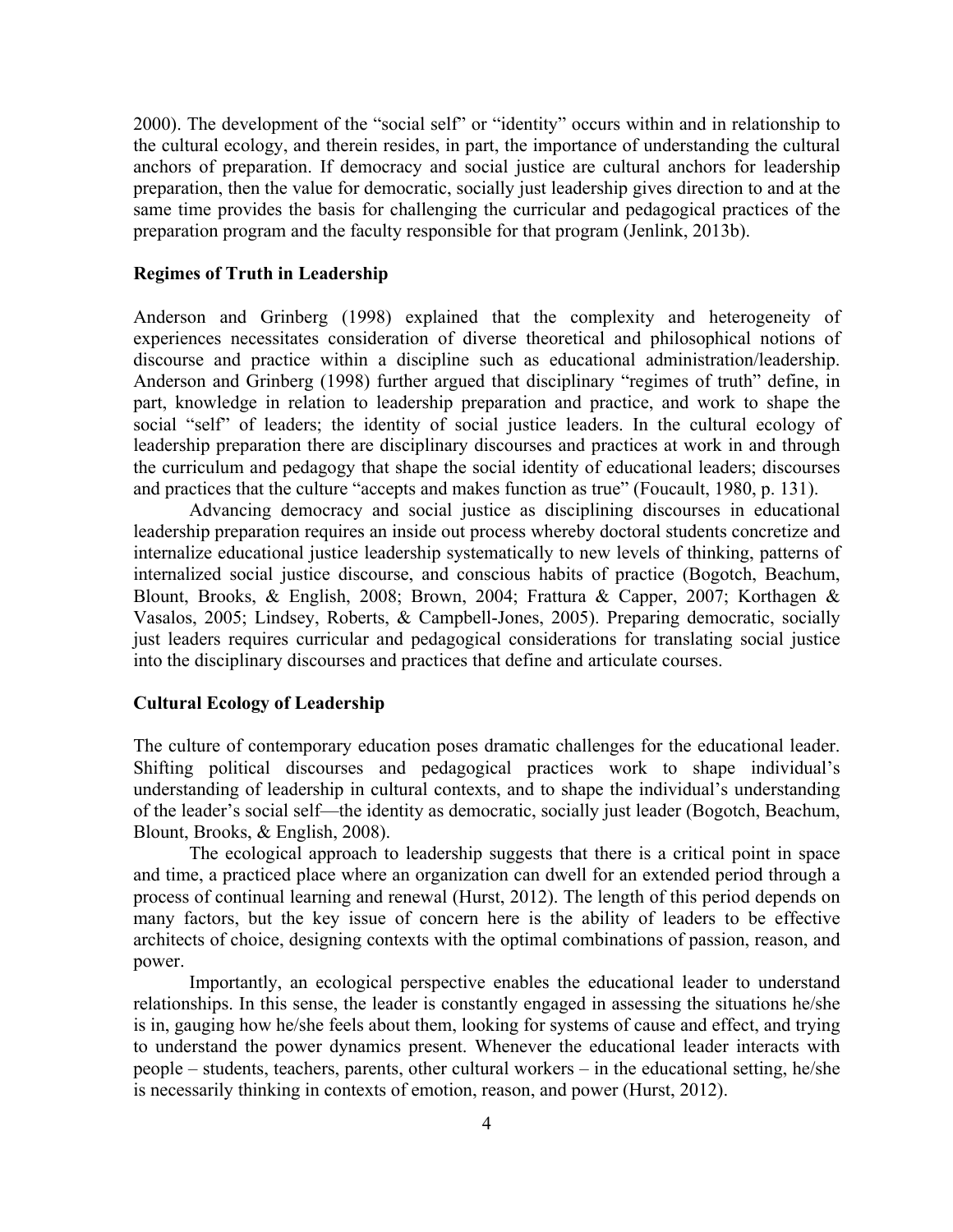The educational leader, situated in the cultural ecology of the school or educational setting, takes on the identity of cultural ecologist. As cultural ecologist, the educational leader necessarily understands the cultural ecology, and with that ecology he/she necessarily focuses on three aspects of the 'cultural core': firstly, the relationship between the mode of subsistence and the socio-cultural context of the school or educational setting; secondly, the behaviour patterns associated with this, including the disciplinary practices and discourses and "regimes of truth;" and finally, how the cultural patterns affect other cultural features of the school or educational setting, such as teaching and learning (Steward, 2005; Sutton & Anderson, 2010).

#### **Research Design/Methods**

This study incorporated a critical ethnographic approach guided by poststructural concerns for the relationship of knowledge and power and the "politics of truth". First, using a critical ethnographic approach (Carspecken, 1996; Foucault, 1972, 1980; Giroux, 1988; Kincheloe & McLaren, 2000; McLaren, 1995; Quantz, 1992), it draws on the experiences of doctoral faculty and students who were/are primary participants in the implementation of the new doctoral program. The critical ethnographic approach was used to make visible those social constructs (Anderson, 1990) essential in the framing of critical narratives of faculty and students. Second, it draws on a poststructural lens (Anderson & Grinsberg, 1998; Foucault, 1980, 1984a, 1984b) to examine the "regimes of truth" and the shaping of scholar–practitioner leadership as a construct.

Woven into the methodological considerations for critical ethnography was an agenda of legitimating participant's voice and locating the participant's meanings in larger impersonal systems of cultural ecology of leadership preparation (Anderson, 1989; Frake, 162; Steward, 2005). Examining social constructs created by participants, as elements of the social and cultural ground, requires the use of a critical hermeneutic lens. The lens selected to guide the inquiry was grounded in Foucault's (1979, 1980, 1982, 1988a, 1988b) views of "regimes of truth" as rules for discourse. Relevant issues associated with "disciplinary practice" and "disciplinary discourse," the politics of truth also figured largely in the inquiry process. The influence of Foucault shaped the critical ethnographic approach.

Equally important to shaping the ethnographic lens was the use of a "cultural ecology" frame that guided the inquiry with respect to examining the "regimes of truth" within the curricular and pedagogical discourses and practices. The cultural ecology frame was informed by the work of Bogotch and Roy (1997), Bligh and Meindl (2004), Steward (2005), and Sutton and Anderson (2010), from which a cultural ecology heuristic was delineated and used to inform the development of interview questions, and guide the analysis of the data. The heuristic elements emphasized the societal, cultural, political, ideological, and environmental factors that shape discourses about leadership in the preparation program. The heuristic also considered questions related to the role curriculum and pedagogy play in translating leadership theory into learning and practice.

The participants included 27 doctoral students and 5 faculty members. Data sources for this study included: cultural artifacts (curricular and pedagogical as well as policy), transcripts of audio recorded conversations, transcripts of individual and focus group interviews of the participants, written artifacts from meetings, participants stories of their experiences and critical moments, personal journals, policy discourse (correspondence), and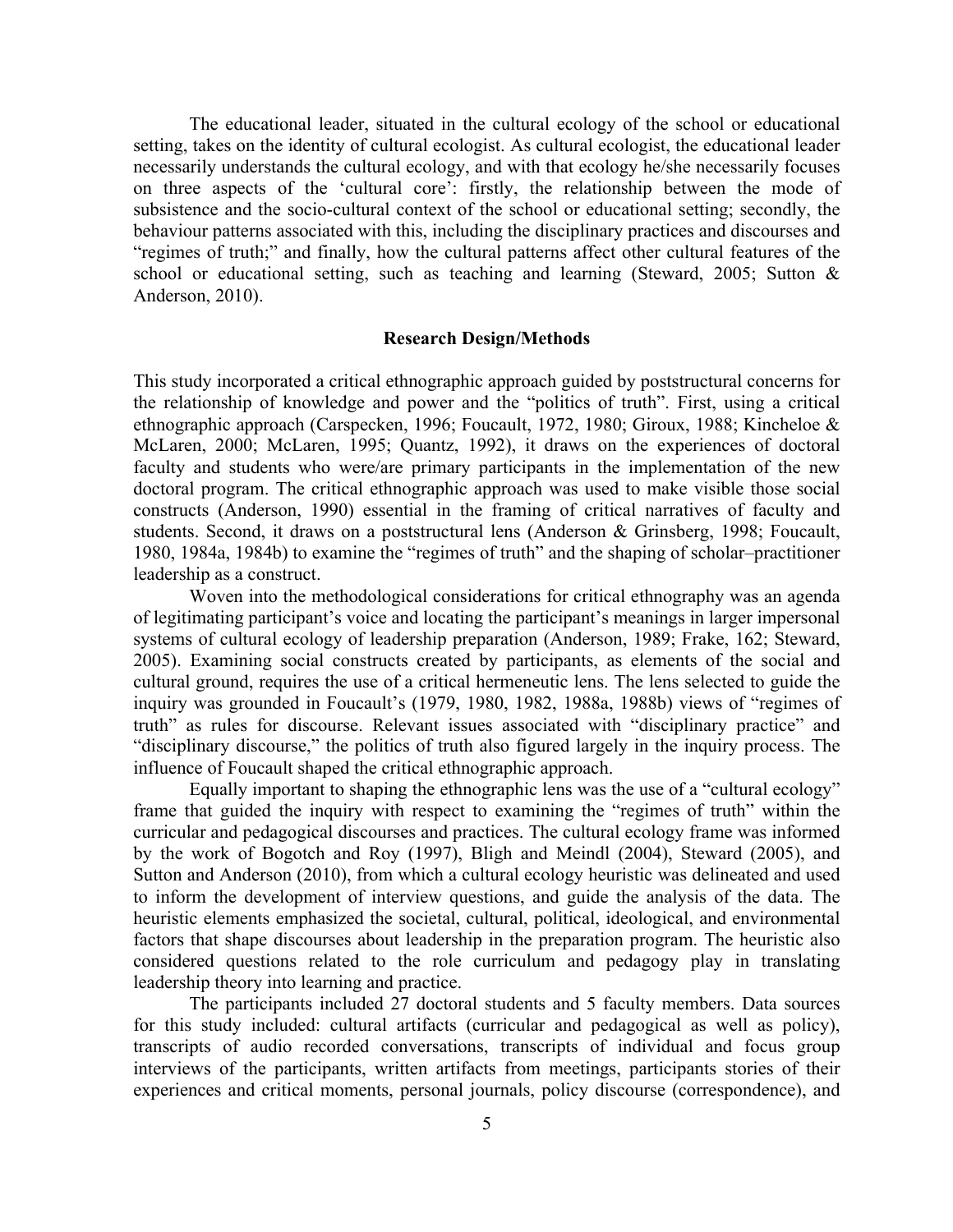reflexive journals. A critical inquiry into and analysis of the multiple data sources was used to examine for "regimes of truth", key questions, themes, and emerging patterns related to the formation of "social self" or "identity", and the role and relationship of social justice as a form or "truth" in leadership preparation.

# **Cultural Ecology of the University**

It is important to situate the reader within the cultural ecology of the geographical region and university. Stephen F. Austin State University is located in Nacogdoches, the oldest town in the state of Texas. Nacogdoches is a city that has a demographic profile of approximately 63 percent White, 25 percent African American, and 11 percent Hispanic. The demographic profile is shifting rapidly, with the Hispanic population growing steadily each year. With a population of approximately 30,000, Nacogdoches lies in the center of the eastern region called the Piney Woods. The people of Nacogdoches identify their location as Deep East Texas. Being less than an hour's drive from western Louisiana, some Texans, who live west of Interstate 35, refer to Deep East Texas as being "behind the Pine Curtain," a phrase suggesting less than positive interpretations of Deep East Texas culture and geography.

The dominant culture of Deep East Texas is reflective of the Deep South, and represented by "a preference for the concrete over the abstract that places concern with personal, family, and community relations" (Kincheloe & Pinar, 1991, pp. 12-13). There is a prevalence of conservatism tempered by a strong sense of utilitarianism and antiintellectualism that defines a southern epistemology of life, practice and activity. Deep East Texas, over time has grown into a cultural homogenization—a sameness that permeates all aspects of culture. Although there is a range in demographic diversity, the Deep East Texas cultural homogenization permeates the human geography.

Historically, SFA could be characterized as a small regional university that is not part of any one of several formal university systems that dominate higher education in Texas. SFA prides itself on not being part of a system, enjoying an identity as an independent institution that serves the needs of Deep East Texas, but recognizes its role in serving the broader needs of Texas albeit often in the shadow of Deep East Texas. SFA can also be characterized as a university in which service and teaching—in other words, practice—are valued more than scholarship. Faculty who arrive from the outside and who are not sensitive to the need to become part of the "place", risk being assigned to a category of "placelessness" described by Kincheloe and Pinar (1991, p. 13). Such placelessness is reminiscent of the ethnographer's "outsider" who is not part of the culture, and who is viewed with suspicion and distrust. Sensitivity to the local culture is essential if outsiders are to win acceptance by the locals who see themselves as insiders, and who demonstrate the clear hegemony of power often experienced as part of the larger cultural context of Deep East Texas, and the university. Importantly, one doctoral faculty member shared a critical perspective on the place,

The institution, the culture of this PLACE has had significant influence because the program had to develop within an environment that did not have a rigorous doctoral program . . . This region, university, and department did not really value academic rigor because it was not present in the programs. Rigorous requirements were not in place for any program, department, or course. It was an anti-reading, anti-writing, and anti-intellectual environment.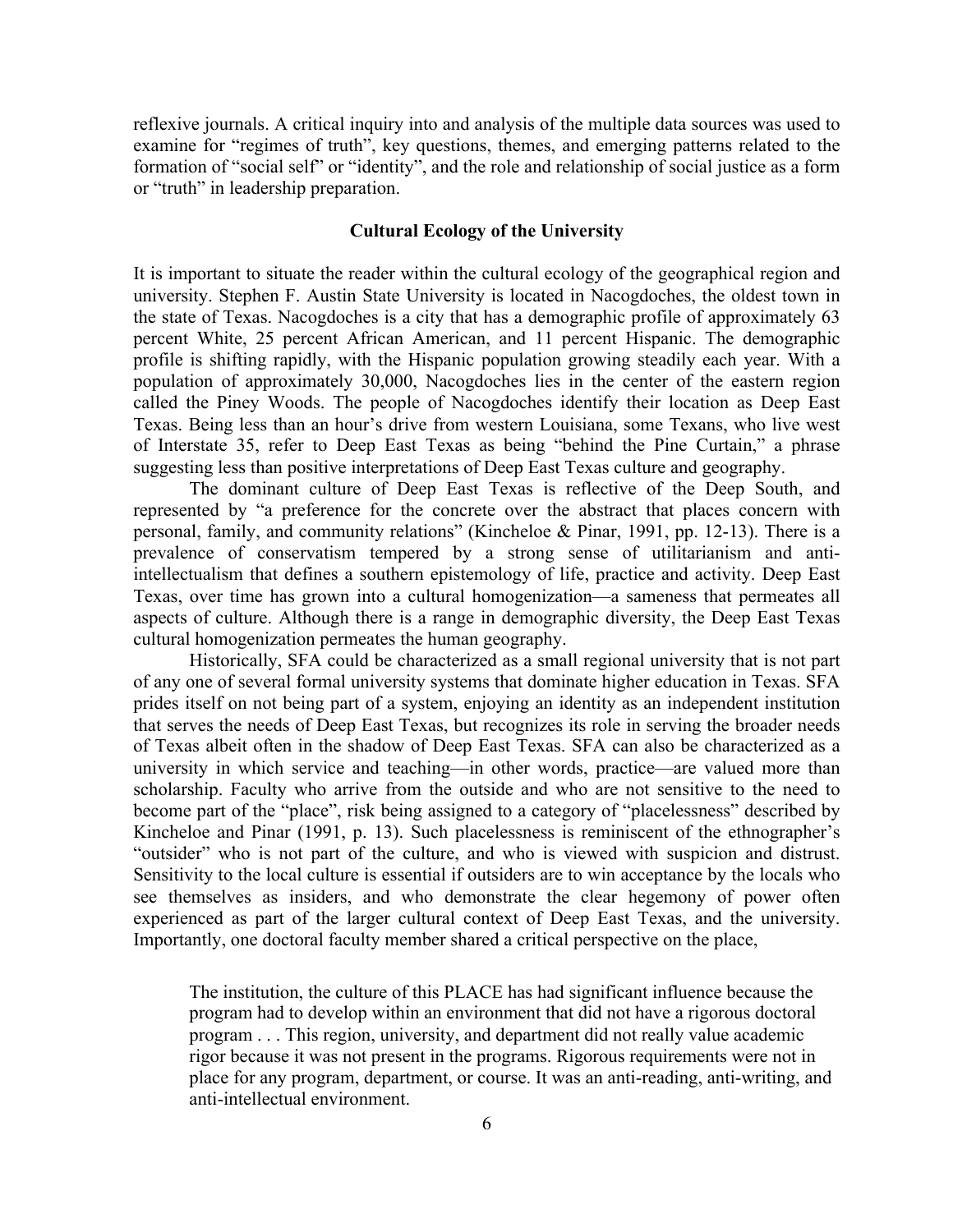The culture of Deep East Texas, and therefore SFA to a degree, is one dominated by historical discourses that reflect arrangements of power and the hierarchy of participation, within and across the community and university. There are rules of discourse distinctly Deep East Texas, which, as Cherryholmes (1988) stated, "govern what is said and what remains unsaid. They identify who can speak with authority and who must listen. They are anonymous because there is no identifiable author" (p. 34). The condition of governance described by Cherryholmes is indicative of East Texas in that the historical context of this place has produced a hegemonic and hierarchical society with rules about participation that guarantees the reproduction of the dominance by one segment of the population. The rules of discourse contribute to the invisibility of social phenomena that seek to control and otherwise direct the activity of a Deep East Texas human geography.

## **Programmatic Ecology**

Situating the reader within the programmatic ecology is equally important. In simple terms, sharing the pedagogical, ideological, and political orientations of the program provides insight with respect to the culture within which the doctoral students and faculty interact. The doctoral program is an Ed.D. and is one of three doctoral programs in the university. Of the three doctoral programs, the Ed.D. program has the largest enrolment and is recognized for its high completion rate.

The preparation of scholar–practitioner leaders in SFA's doctoral program began in the summer of 1997 with fourteen students and six faculty members. Subsequently, fifteen additional cohorts of doctoral students have been admitted across as many years at the time of this study, each cohort varying in size and demographic profile with African American, Hispanic and White students, and varying ratios of male and female students. The admissions process is a three-phase process. Phase one is characterized as more traditional with graduate application forms and materials submitted to the Graduate School. Phase two is at the Department level and requires a completed application form to the doctoral program along with a narrative leadership profile, resume, and references. Phase three is on-campus and includes a formal presentation, interview and writing sample. Each point of information collected in the application process is wholistically assessed by the individual faculty members and then collectively by the Doctoral Faculty Council.<sup>1</sup>

The cultural underpinnings – the values and beliefs – that guide the doctoral studies curriculum are instructed by the construct of scholar–practitioner leadership. The construct of

 $<sup>1</sup>$  Doctoral Faculty Council references all faculty teaching core doctoral courses. It is important to note that the</sup> Doctoral Faculty profile in the early stages of the doctoral program was 100% White. The gender ratio was approximately 60% male and 40% female. As the program evolved, over time and in concert with each successive cohort of doctoral students, so too did the demographic profile of faculty. One African American female faculty member joined the doctoral program, and over time the gender balance has shifted to a female dominant profile. It is also important to note that in the early stages only two doctoral faculty members had doctoral teaching and dissertation experience, whereas now all faculty are experienced in teaching doctoral courses, however two have yet to chair dissertations. There has been a constant pattern of doctoral faculty joining the program for 2-5 years, then leaving. At this time, only one doctoral faculty remains of the original six that began with the program 17 years ago.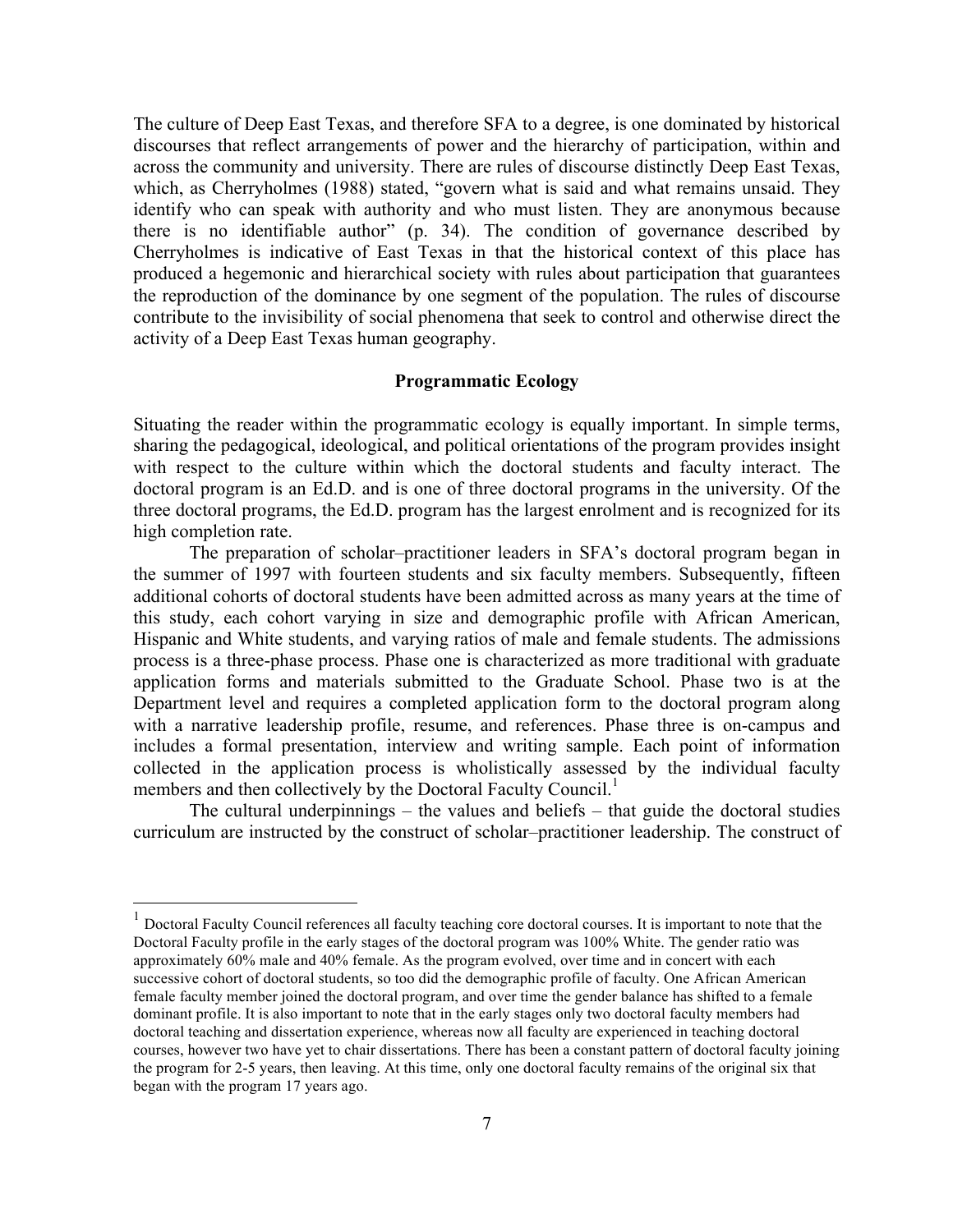scholar–practitioner leadership<sup>2</sup> is premised on an alternative epistemology of *inquiry as practice*, wherein the leader as scholar and her/his leadership practice are inseparable from scholarly and critically oriented inquiry. Scholar–practitioner leadership is grounded in a postmodern—post-positivist view of leadership, which seeks to blur boundaries in the knowledge-practice and inquiry-practice relationships.

Historically, the "scholar" has most often been associated with academe and the university setting, and therefore her/his practice was understood as one of formal research and the development of formal knowledge (codified knowledge). Herein the "scholar" may be viewed as having a form of power. Foucault (1980) argued that, by its analysis, the relationship of knowledge and power might be understood. He explained: "Once knowledge can be analysed in terms of region, domain, implantation, displacement, transposition, one is able to capture the process by which knowledge functions as a form of power and disseminates the effects of power" (p. 69). Challenging the historical notions of "scholar," recent efforts have been undertaken to reexamine the meaning of "scholar" within the context of educational leadership preparation and practice (Anderson & Jones, 2000; Jenlink, 2001a, 2001b; Jenlink, 2003a, 2003b; Riehl, et al., 2000).

Whereas historical notions of knowledge as "formal" or "codified" dominated the epistemological and cultural ecology of educational administration preparation and practice, what have been subjugated knowledges<sup>3</sup> with respect to leadership, i.e., "the historical contents that have been buried and disguised in a functional coherence or formal systemisation" (Foucault, 1980, p. 69), are now emerging and are being recognized as legitimate and important forms of knowledge, in particular as the relationships of knowledge, inquiry, practice, and theory move to the foreground of discourses on and in educational administration and leadership.

A scholar–practitioner leader is aware of the origins, contexts, and patterns of the knowledge related to an issue; social problems that interpret as justice and equity issues in school and educational settings. Equally important, the scholar–practitioner leader works from a repertoire of inquiry methods to explore, create, and transform social relations and knowledge within the larger political, economic, and cultural struggles of education and society. What being critical implies is that at the same time as the questioning and researching

<sup>&</sup>lt;sup>2</sup> Leadership has been variously researched and written about for decades and therefore will not be explored within this paper in that such an activity in and of itself would fill volumes. However, for purposes of this study, leadership as used throughout connotes the practices and activities of individuals at all levels of the school and educational system that, through their actions, demonstrate an understanding of purpose and moral imperatives that guide and facilitate the practices and activities of others. Therein, leadership is premised on making permeable traditional role boundaries often associated with the authoritarian figure of the person in leadership roles in the school or educational setting. As well, leadership as used herein is understood as transcending the differentiation of traditional roles/responsibilities that set hierarchical structures in schools and define leadership identity, such as principal and teacher. As used in concert with scholar–practitioner, leadership denotes the processes and actions of any person (teacher, principal, parent, or student) who seeks cultural and social change through social critique and praxis. Leadership also connotes symmetry with respect to distribution and use of power and acknowledges that teachers as well as principals and parents are responsible for leadership within the school and educational systems. Bligh and Meindl (2004), in conducting an analysis of leadership books, historical and contemporary, provided insight to the patterns of knowledge and discourse that have shaped a cultural ecology of leadership.

<sup>&</sup>lt;sup>3</sup> Knowledge domains that fall outside of the codified or formal knowledge accepted by positivistic and traditional orientations to administration and leadership preparation and practice, such as cross-disciplinary (Kincheloe, 2001), indigenous, and practitioner-based inquiry as discussed by Anderson and Herr (1999).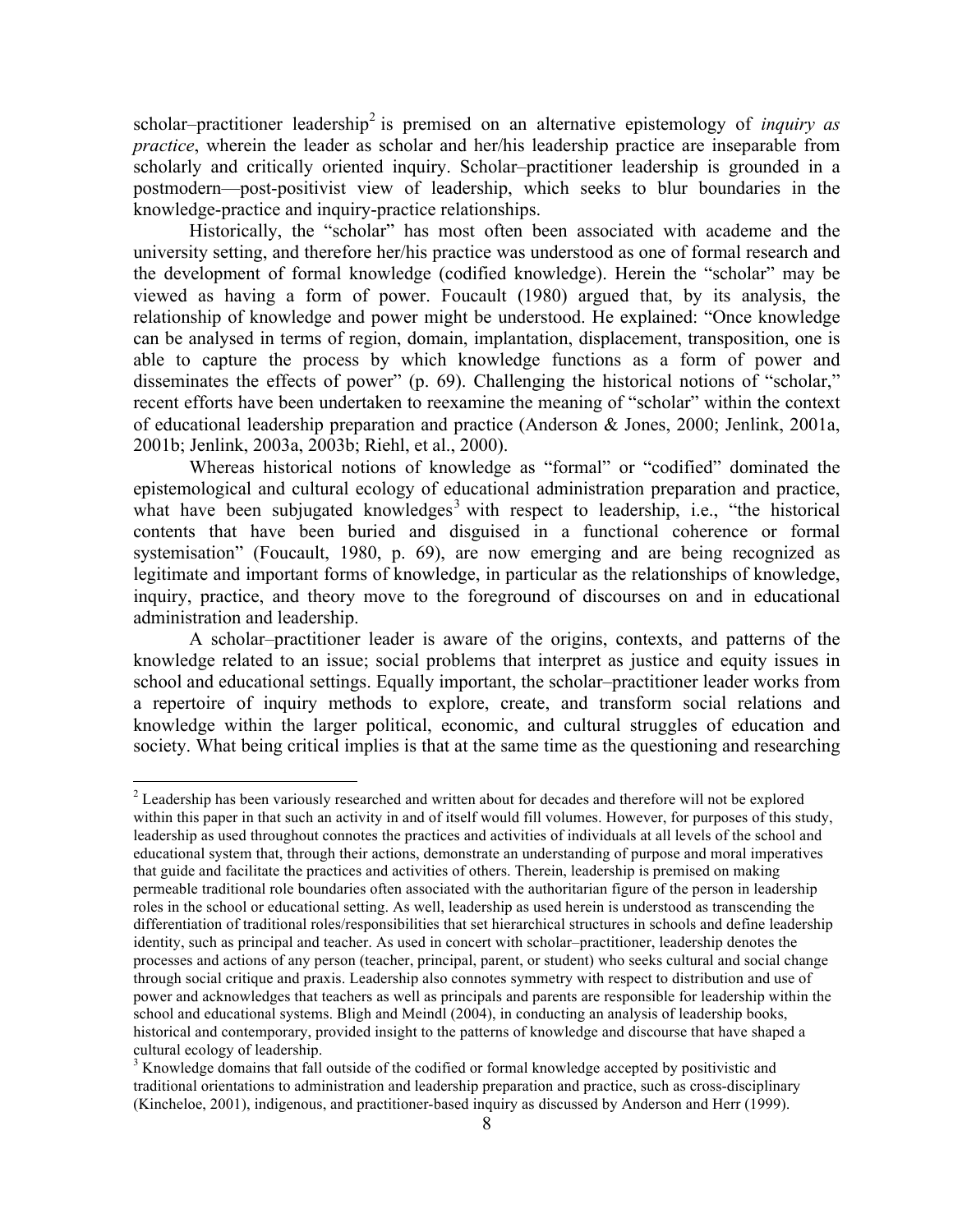occurs, the knowledge, values, and beliefs that are uncovered must be framed within a consideration of their implications for social justice, caring, and democracy. This framing, questioning, and researching activity is embedded within a continuous critical reflection on what is uncovered.

To accomplish his/her work, the scholar–practitioner necessarily engages in critical inquiry to disembed ideologies that work to control culture and practice. Simultaneously, he/she exhibits an epistemological curiosity necessary to understanding and examining the origin of forms of knowledge dominant in the educational setting, and what other sources and forms of knowledge are necessary to creating learning experiences that are just and equitable for students from social groups of difference.

The scholar–practitioner leader understands the complexity of social relations and in general the complex nature of political and cultural struggles in which education is engaged within society. Pragmatically, the scholar–practitioner is consciously aware that every action has critical implications for themselves and others. He/she also realizes that reality is not something external to human consciousness that can be discovered through some scientific process. To be a scholar–practitioner leader implies that knowledge, values, and beliefs cannot be given or transmitted to others, but that these other individuals must be allowed participation in the construction of meaning, definition, knowledge, or action. Simultaneously, the scholar–practitioner understands the import of facilitating a critical literacy, for her/himself and for others. The scholar–practitioner leader embodies the values of social justice, caring, equity, self-criticality, and democracy and he/she understands that their role as leader is equally one of cultural worker and scholarly practitioner within the classroom, school, educational community, and in state and regional/national policy making contexts.

A fundamental concern for social justice and democracy is at the heart of scholar– practitioners'<sup>4</sup> work in schools. Inseparably linked with this concern is the question of whether schools are to serve and reproduce the existing society or to adopt a more critical role of challenging the dominant social order so as to develop and advance society's democratic imperatives (Giroux, 1992a, 1992b, 1994; Kincheloe, 1999). The educational leader recognizes, as Niebuhr (1946) argued, that as a society our "capacity for justice makes democracy possible; but [our] inclination to injustice makes democracy necessary" (Niebuhr, 1946, p. xi). A more passive role lends to reproduction of the existing society, with its injustices, whereas a critical active role that challenges dominant social orders lends to transformation and the realization of a just, democratic society.

The scholar–practitioner understands that when social justice and democracy are central to the purpose of education, then schools enable the widest diffusion of teaching and learning as "a model of cultural renewal, in effect, to support something peculiarly consonant with the democratization of culture" (Scheffler, 1960, p. 57); democratization that mediates

<sup>&</sup>lt;sup>4</sup> The scholar–practitioner construct, as used throughout the reporting of this study, is based on the author's work, conjoined with colleagues, over 17 years in conjunction with developing and implementing a doctoral program in educational leadership. Scholar–practitioner connotes a professional practitioner who moves beyond the casual consumer level of research, scholarship, and knowledge (inquiry and knowledge for practice) to practitioner level of inquiry, scholarship, and knowledge (inquiry and knowledge of practice) are integral to the leader's practice, concerned with creating just, equitable, caring, democratic schools (including the administrator and the teacher-as-leader) on a day-to-day basis. For a comprehensive examination of scholar–practitioner leadership see Jenlink (1999, 2001a, 2001b, 2002, 2003a, 2003b, 2003c, 2004a, 2004b, 2005, 2010, 2011, 2013a, 2013b).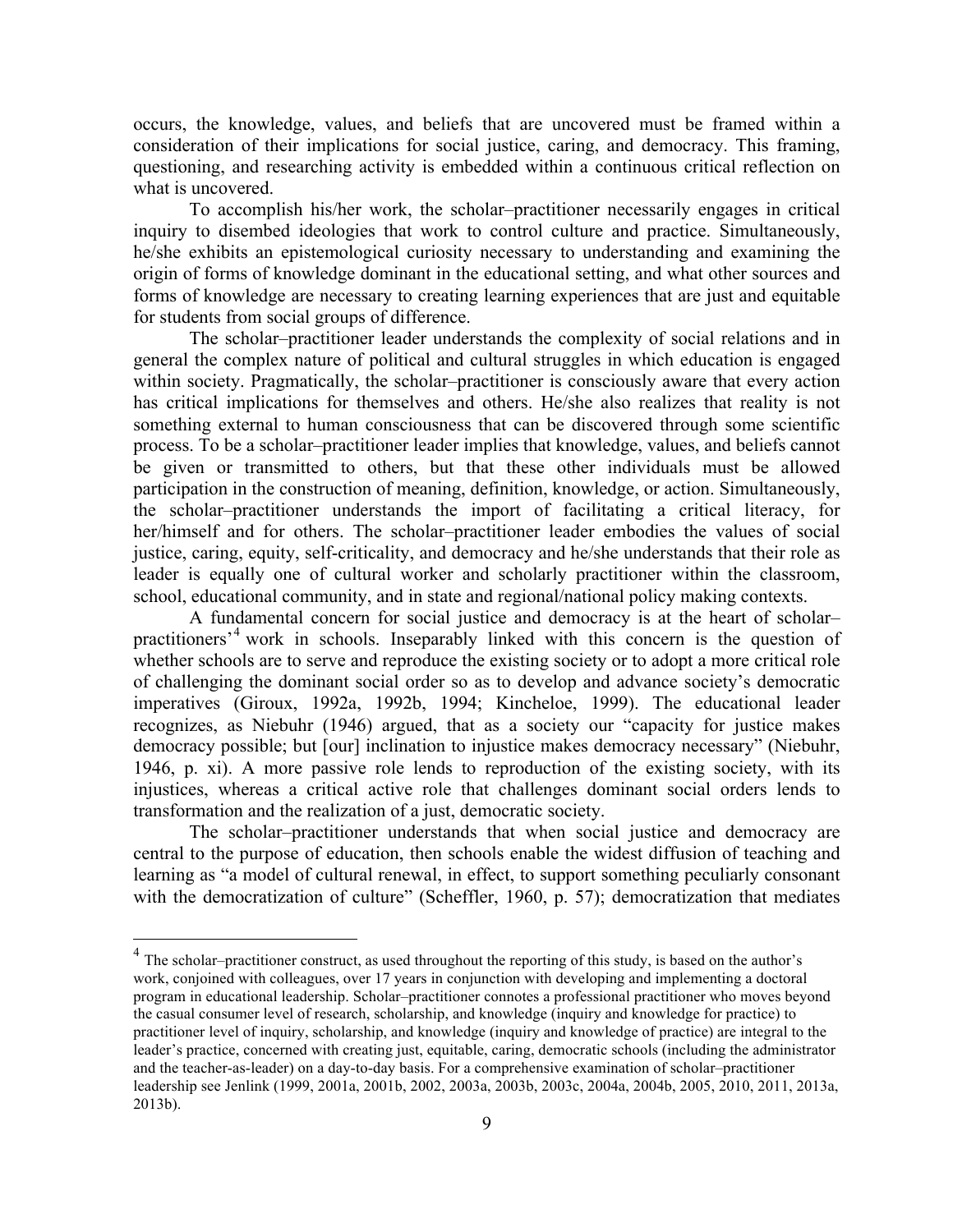social inequities and injustices reflective of deeply entrenched social issues in society. The scholar–practitioner recognizes, as did Dewey (1916, 1927), the importance of making political and moral considerations an integral element of their practice, distinguishing between education as a function of society and society as a function of education. A scholar– practitioner stance is grounded in an understanding of theories of social justice and democracy; an awareness of the principles upon which justice and democracy are founded, and the practices through which they are lived.

### **A Critical Ethnography**

The disciplinary discourses<sup>5</sup> of leadership preparation within practical and academic cultures of students and faculty members often influence the construction of social reality, shaping the meaning of social constructs that form the foundation for leadership practices. There is often a legitimation of social reality (Anderson, 1989) by individuals in power that also shape the construction of meaning related to social constructs. The construct of scholar–practitioner leadership, although idealized as a set of antecedents by faculty in the design of the program<sup>6</sup>, evolved through student interaction with faculty members, shaped by a constant critical selfexamination on the part of the individual and collective faculty. Students often found the construct of scholar–practitioner leadership to be abstract and too theoretical, often juxtaposing what faculty posited as meaning against a critically pragmatic ground of day-today practice in schools.

We are now with our sixteenth doctoral cohort. The first and subsequent cohorts of doctoral students each experienced changes in faculty members, simultaneously experiencing a type epistemological uncertainty at times. Students and faculty members each brought forward their own signifier for scholar–practitioner leadership, yet there appeared to be underlying beliefs and values that provided coherence, albeit at times a coherence challenged by individual faculty members own ideological positions.

Explicit in the narratives of students and faculty are epistemological, methodological, and pedagogical considerations experienced as students and faculty members conjoined in socially constructing meaning for the construct of scholar–practitioner leadership. The following narratives are emblematic of considerations experienced:

 $<sup>5</sup>$  Discourse in this sense refers to a culturally and historically located system of beliefs, values, and practices</sup> (including language), which produces particular subject positions that individuals take. Discourse makes it possible to give speaking authority to some while others must remain silent, and are anonymous because "there is no identifiable author . . . nor do they have a clear-cut beginning" (Cherryholmes, 1988, p. 34). It is important to note that understanding doctoral students and faculty members as subjects of discourses challenges the dominant belief that speaking (thinking) individuals are the origin of true statements, suggesting instead that there is a limited range of possible true statements within any given discourse (which exists independently of individuals) and that speakers are subject to and constrained by these limitations. In this analysis there is an inevitable relationship between power and truth because those who are given authority/power can speak and what they say becomes truth although the guarantee of this truth is materially based in the power given the speaker.

 $6^{\circ}$  See Jenlink (2001a) for full description of the antecedent knowledge base that guided, in the early years of the doctoral program, the development of the scholar–practitioner construct. It is noted that the antecedent knowledge has evolved in concert with the doctoral program.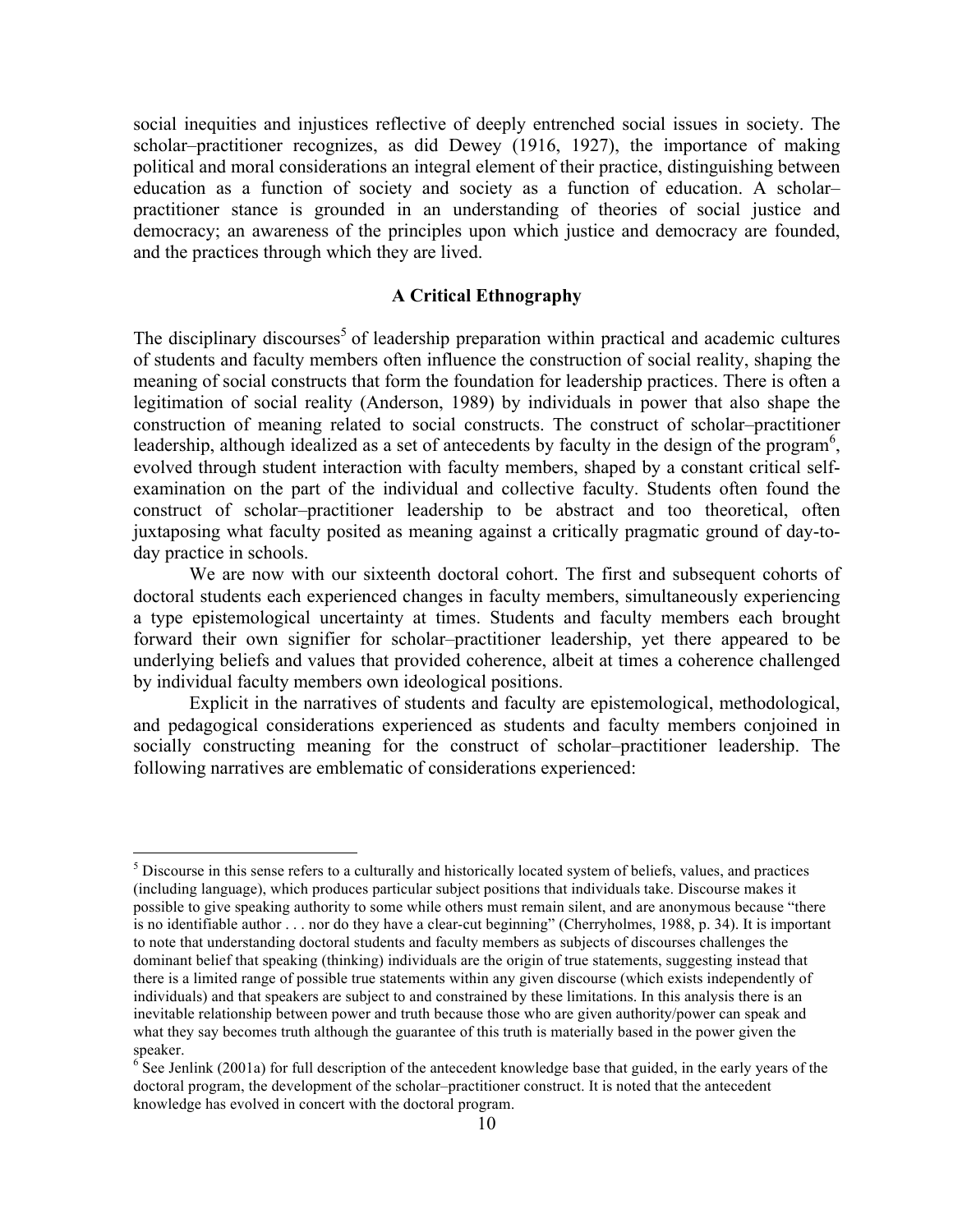Scholar–practitioner leadership embraces both scholarship and practice to create the space within which to engage others in developing co-constructed meaning around a shared purpose. Within this space of scholarship and practice, the leader builds community within and capacity of the organization. Leadership activities are framed within an ethic of care and defined through continual inquiry into the processes and patterns of the organization. The authentic self of the leader is grounded on a personal set of beliefs that seek moral excellence and goodness for individuals within, individuals served by, and the organization as a whole.  $(Keith<sup>7</sup>)$ 

I would define scholar–practitioner leadership as a concept or an ideal that stresses the importance of reflective-reflexive inquiry in practice. It is leadership that seeks to look at the implicit dynamics of an organization as well as the explicit. It grounds educational practice in scholarship by drawing on scholarly research to inform practice and contributing to scholarship by critically researching practice and engaging in continuous critical reflective-reflexive inquiry and thinking about how people learn, what it means to be human and live in a dialogical community/society. (Trent)

My thoughts are that SP [scholar–practitioner] is a melding of the mind and the body—knowledge with practice—a cycle of obtaining knowledge and applying knowledge. The idea of it stems back to John Dewey, who stressed that there were things that were perhaps best learned through traditional academics, but others that were best learned through direct experience, and then intermingled with academics. Before Dewey, some of these approaches go back to Pestalozzi, then back to Rousseau, and then again back to Socrates. I also relate the SP [scholar–practitioner] ideology back to Zen, and some of the ancient Eastern philosophies. Zen emphasizes the merging of the mind and the body into one—at its naked core, that is what the SP [scholar–practitioner] framework promotes. (Stephanie)

Scholar–practitioner leadership has attributes of dialoguing critically, a conscious recognition of moral obligations to students and others, the ability to engage in selfcritical, reflective practices and to apply this skill to political and social issues. (Martin)

Analysis of the student's construction of meaning for scholar–practitioner leadership suggested a discourse rich with the language of scholarship, inquiry, reflection, criticality, and value for caring, and a sense of moral obligation. It is important to note that the narratives represented in this study reflect a type of coherent understanding shared by cohort members later in their doctoral studies experiences rather than earlier. The fact that students did not come to the doctoral program with an understanding of the scholar–practitioner leadership construct, and therefore socially constructed their individual meaning, brings to the foreground some concern for the signifiers that students might apply to the construct. As one doctoral student critically noted, "I actually think we should have had more antecedents than

<sup>7</sup> Pseudonyms are used for all participants.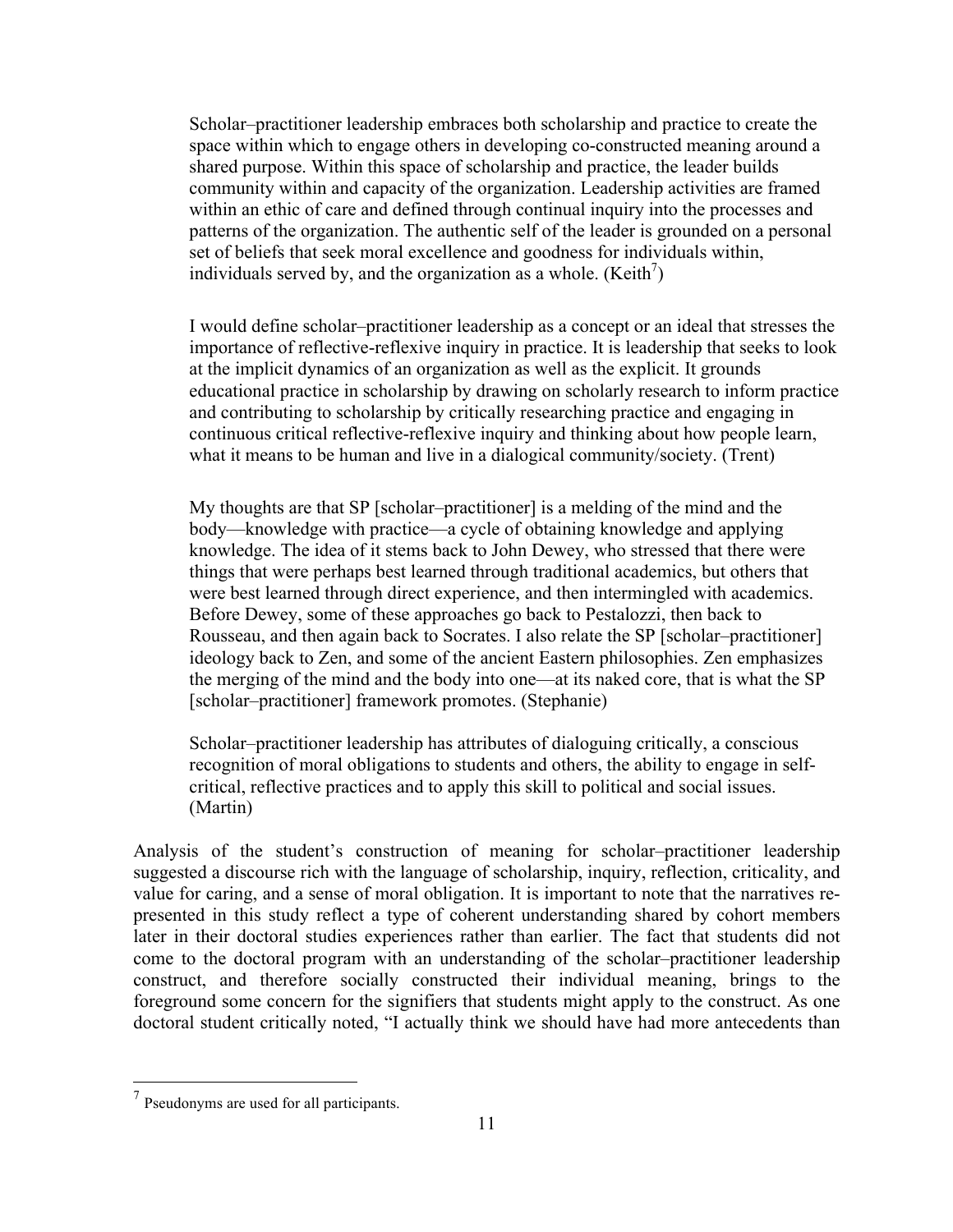we had . . . some early readings and discussions surrounding the scholar–practitioner ideals would have been extremely helpful in my understanding of the construct."

Faculty members' constructed meanings, while sharing some epistemological grounding, tend to reflect some disparities in terms in how they understand scholar– practitioner leadership. Granger, a faculty member that joined the program faculty later in his career, explained scholar–practitioner leadership as "Leadership that is characterized by inquiring into professional practice through scholarly reading and research. The findings are applied to improve leadership practice." Other doctoral faculty members elaborated on the scholar–practitioner construct.

Scholar–practitioners are individuals in any leadership capacity who utilize research and experience in a dynamically mutually related interaction to inform their practice and scholarly inquiry. Critical reflection and reflexion are ongoing generative activities that are ubiquitous in all aspects of the scholar–practitioner's life. (Paul)

Critical scholar–practitioners are scholar–practitioners who utilize their scholarship and practice to promote social justice, caring, and issues of equity. Critical scholar– practitioners employ postpositivistic techniques to constantly critique their critical center, and are pragmatically aware of the elusive nature of one's critical center. (Albert)

A definition is quite complex but involves the idea that education is a scholarly business and needs and deserves scholars to become the practitioners who lead the education enterprise in this great country. We can no longer depend on the management mentality to lead the vast and complex resources available to teaching and learning in today's world. Schools must become learning centers and should display the values, attitudes and concepts of scholarship if we expect to continue to grow as a leader nation. (Mark)

Scholar–practitioner leadership is leadership characterized by an emphasis on critical reflection and informed practice as well as informing practice. The scholar– practitioner leader makes decisions based on an analysis of both the situation and the research literature pertinent to the situation. He or she models scholarship and ethical behavior. The modeling includes sharing ideas with the larger audience through publications and presentations to assist in influencing the direction of educational leadership. The ideal scholar–practitioner leader is also grounded in care and advocacy for the good of students and models the learning that we would hope that all would aspire to. (Sherri)

What surfaces, in the critical analysis of doctoral faculty member's explanations of scholar– practitioner leadership, are foci of critical, ethical, and reflective practices and connections with care and advocacy. Each of these foci reflects, in part, the cultural ecology of the program, emergent over time. The philosophical and ideological underpinnings of a culture emerge – "regimes of truth" for leadership preparation – as discourse and are embedded in the curricular and pedagogical structures and strategies, respectively. The value for scholarship, critical reflection, applications of criticality, an ethic of care, etc. acknowledges the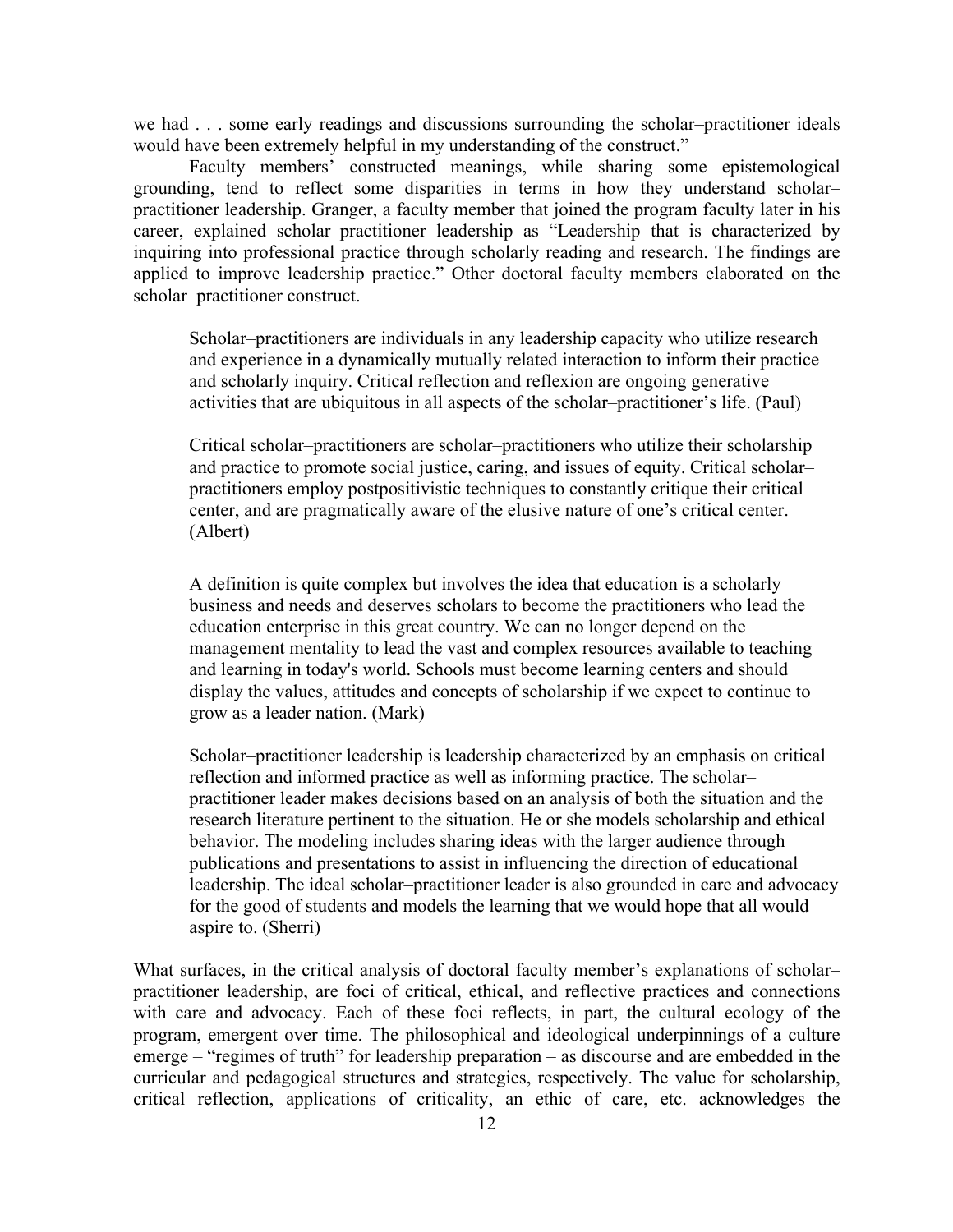foundational coherence, in part, that the students and faculty members shared within the program culture.

### **Legitimation of Social Reality**

When considering the power/knowledge issue raised by Foucault (1980) in his examination of disciplinary power, and examined by Anderson and Grinberg (1998) in their application of Foucault's power/knowledge relationship in the study of disciplinary practices in educational administration, analysis of narratives reveal an important discourse pattern that implicates itself in the legitimation of social reality as well as emerging as an issue of power. Faculty members and students share a perception based on their experiences in the program, that the department chair has provided much of the direction (sense of vision) and at times intellectual support for the idea of scholar–practitioner leadership<sup>8</sup>.

A closer critique of disciplinary practices and discourses revealed that students and faculty members viewed the department chair in dual roles of guiding the development of the doctoral program, while nurturing and mentoring faculty members and students in creating a scholarly inquiry culture. As one faculty member suggested, "Without his intellectual support the idea of the scholar–practitioner would not have evolved." Another characterized the chair this way, the Chair's "ongoing emphasis on scholarship and his resulting study and writing relative to the scholar–practitioner leader has further clarified the construct for students and faculty." The Chair advanced an understanding of "regimes of truth" that served to guide the faculty in creating a foundation for scholar–practitioner leadership as a construct that animated doctoral studies in the preparation program.

#### **Analysis of Contexts**

An analysis of contexts, from a cultural-historical position reflected in faculty narratives, provides a contrasting and critical perspective of the context of the program/department as each has evolved in concert. In part, what is reflected is the dynamic nature of context as a component of the ecosystem of the program (Frake, 1962). As would be expected, the program has not been without challenges. As one doctoral faculty member who joined the department in 1999 reflected retrospectively, "the department was wrapped in a struggle to define itself as a major player of graduate education and the meaning of a productive entity". Reflective of the early days of developing the program, Bernice, a doctoral faculty member who had been integral to the preparation of the proposal for the program noted,

. . . doctoral studies were just a proposed idea when I first joined the department. As I think of the early meetings concerning the program, I think a descriptor of the proposed program would be pragmatic. The program was conceived as a means of preparing educational leaders who would make a positive difference in public schools. Scholarship and critical inquiry were not referenced as primary components of the

<sup>&</sup>lt;sup>8</sup> It is important to note that this perception originated early in the doctoral program, focusing on the then sitting Department Chair. A number of department chairs have succeeded the chair in reference and subsequently the emphasis on scholar–practitioner has shifted, in some sense as the cultural ecology of the Department has evolved. The Chair in reference continues in the Department as a doctoral faculty member, and the only member remaining from the original faculty members that helped implement the doctoral program.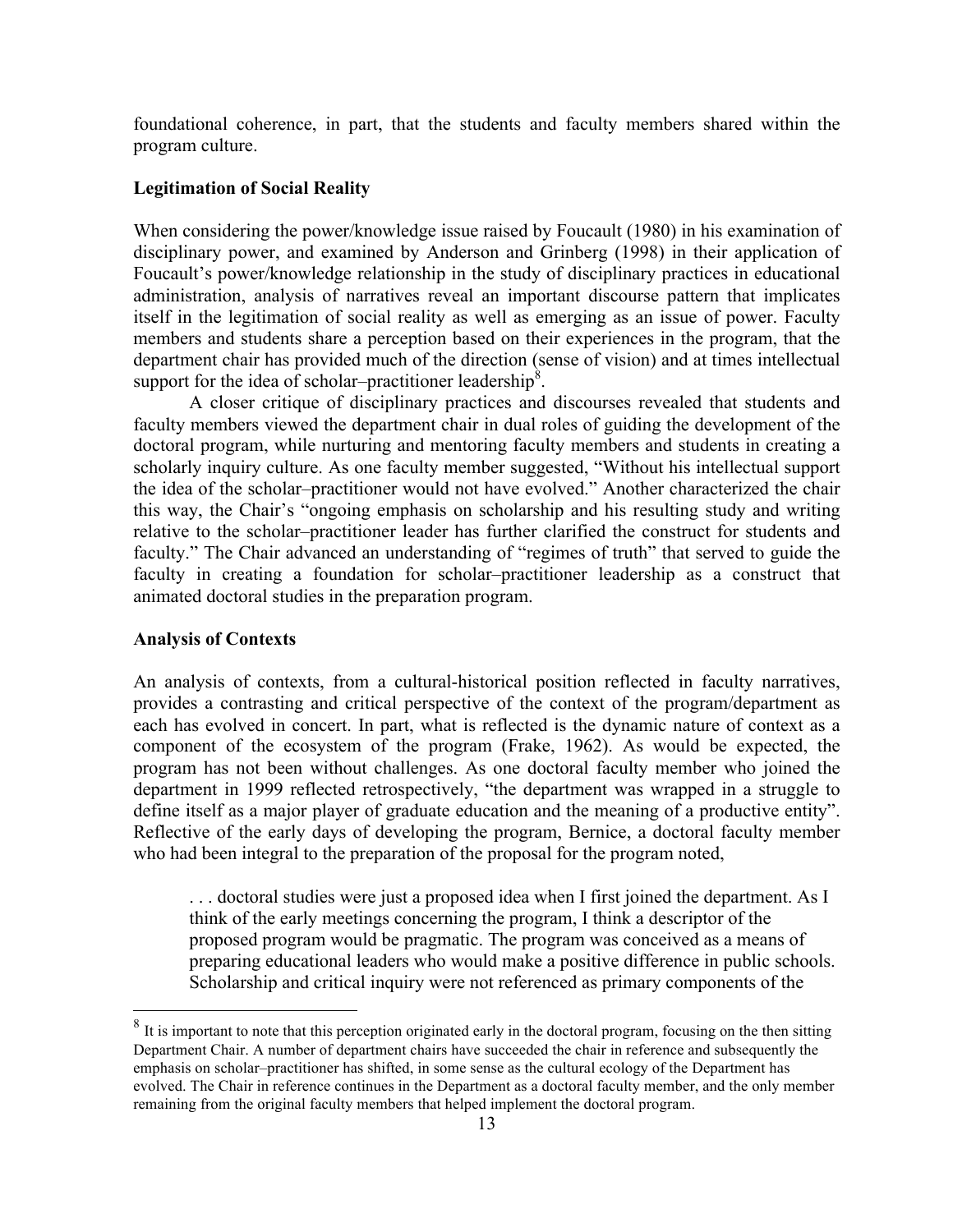program. More often terms such as field-based, relevant, action-oriented were descriptors used when describing the program. This was in keeping with the service orientation of the department. For the student and faculty member, service was the primary expectation. There is a much greater emphasis on scholarship in the program as it has evolved. While the focus is still on preparing educational leaders, a clearly evolved focus of the program is on scholarship and critical inquiry.

Albert, a doctoral faculty member who joined the program several years after the implementation of the program, offers a contrasting description of the program, lending a critical perspective. He described the program as

. . . optimistic, idealistic/not pragmatic in relation to maintaining the ideal in every aspect of the program; unsettled in that there were no graduates from the program and the program was still developing; administrative support for the program; 5 of 6 doctoral faculty positions filled; two views of a doctoral program evident among the faculty—the distinction being more in methodology (quantitative and traditional qualitative vs. alternative inquiry methods) than in flexibility to meet challenges to the program and to "grow the program." the SFA program as a local phenomenon.

Reflecting on the program's evolution two years into his tenure in the department, Albert went on to share that his perceptions and understanding had changed. He now believed the program was

. . . moving toward a more pragmatically contextualized idealism, at least in the area of the elective problem [no other doctoral level courses available]; the biggest success has been with student performance and student acceptance of high academic rigor; inability to develop strong support networks among students, department faculty, within the college, and within the university (the program as exclusive rather than inclusive); the growing national recognition of the SFA program through 2 journals and scholarly publications, predominately generated by 2 doctoral faculty.

Analyzing historical factors, which shaped the development of the program as well as impacted the evolution of the program, are important considerations in understanding the constraints of creating a new doctoral program. The history of a culture – the cultural consciousness – and the "regimes of truth" exemplified in the culture and through the programmatic structures draw attention to the cultural anchors (Zachary, 2000) that position the program. Albert, shared an important observation:

Historically, SFA has not had a scholarly culture, and has not had their cultural traits critically challenged. The plantation mentality (servitude, hierarchy, resistance to change) is firmly entrenched in almost a feudal system, in that the university is not a functioning interactive, synergetic whole, but rather a collection of lords who have total control over their own manors and retain that control as long as there is not a problem with or for the lords above them. This contributes to a rigid and systemic resistance to change, as well as enervating inequities.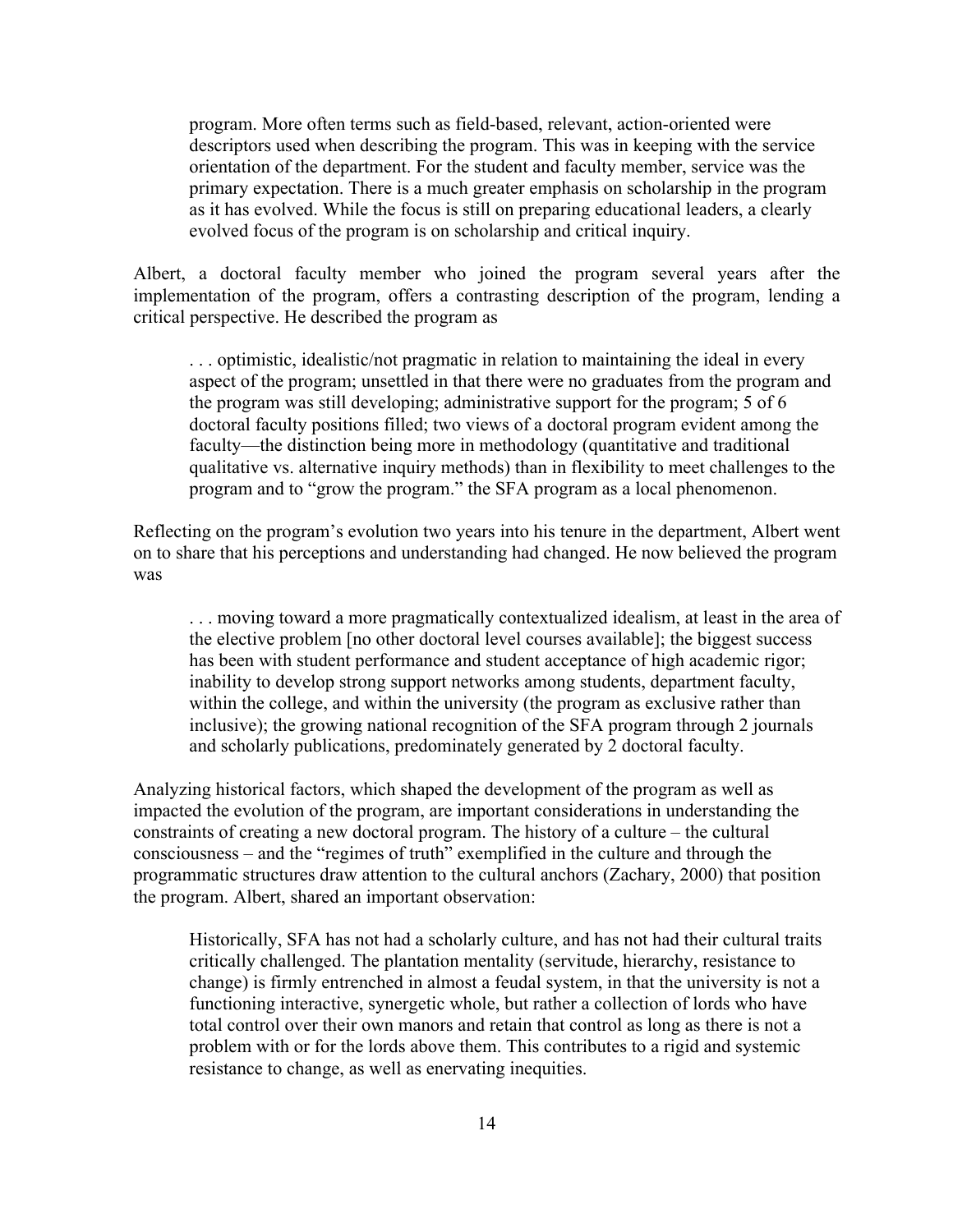Reinforcing this perception of historical factors, Bernice, who, as noted earlier, had been with the program from its inception stated:

The historical purpose of the department was to provide teachers and principals to this area a certification university, a regional university that served the school districts in the area. Because of this emphasis, the Higher Education Coordinating Board put program restrictions on us that exist today.

The constraints referenced include a condition for no changes in the program until a fifth year was completed, at which time the Higher Education Coordinating Board (HECB)<sup>9</sup> would give final approval.

Understanding the etymology of a construct that has been foundational to the development of the doctoral program in educational leadership. The historical factors that have challenged the programs development are important, particularly within an institutional culture that has a long history of service and teaching, but less of a history in doctoral studies and scholarship and research associated with doctoral studies.

In the section that follows, social and cultural patterns are examined in relation to the doctoral program and the implications that developing and implementing the program portends for the department, college, and university. Illuminating changes in cultural patterns offers insight into the symmetry of relationships between faculty and students, as well as between an academic unit's culture, the culture of the college, and the larger university culture.

#### **Patterns—Social and Cultural**

As students and professors interacted across the first decade of the doctoral program, social and cultural patterns have changed, albeit in the context of a larger university culture and perhaps more importantly East Texas culture. Understanding the cultural ecology of a doctoral program is, importantly, about understanding the people who populate a program in relation to the program being the context for interaction; interacting with others (faculty and students) and interacting with the value/beliefs and by extension the curricular and pedagogical practices (Galpin, 1996). Perceptions of these changing patterns, are telling of ideological shifts, as noted in the narratives of faculty and students:

The most significant change brought by the doctoral program has been in our students. This change is in relation to how their perception of the culture in which they live has changed, and also in how they personally perceive the world. Whether a Baptist or Pentecostal Minister, a Black man or woman, or a "good old boy" bubba, how they see their lives and their region has changed. I have often characterized this change as the same kind of change that occurs from "missionary work." Doors have been opened,

<sup>&</sup>lt;sup>9</sup> The Coordinating Board is a state level entity that has authority over all higher education institutions and which makes decisions related to approval of a new program. As was the case with SFA, a doctoral program is typically granted approval for a period of five years, during which time the institution must demonstrate that the program has met all criteria for full approval. This would include having qualified doctoral faculty with dissertation experience, an appropriate doctoral faculty to student ratios, and a capacity to provide the necessary fiscal support.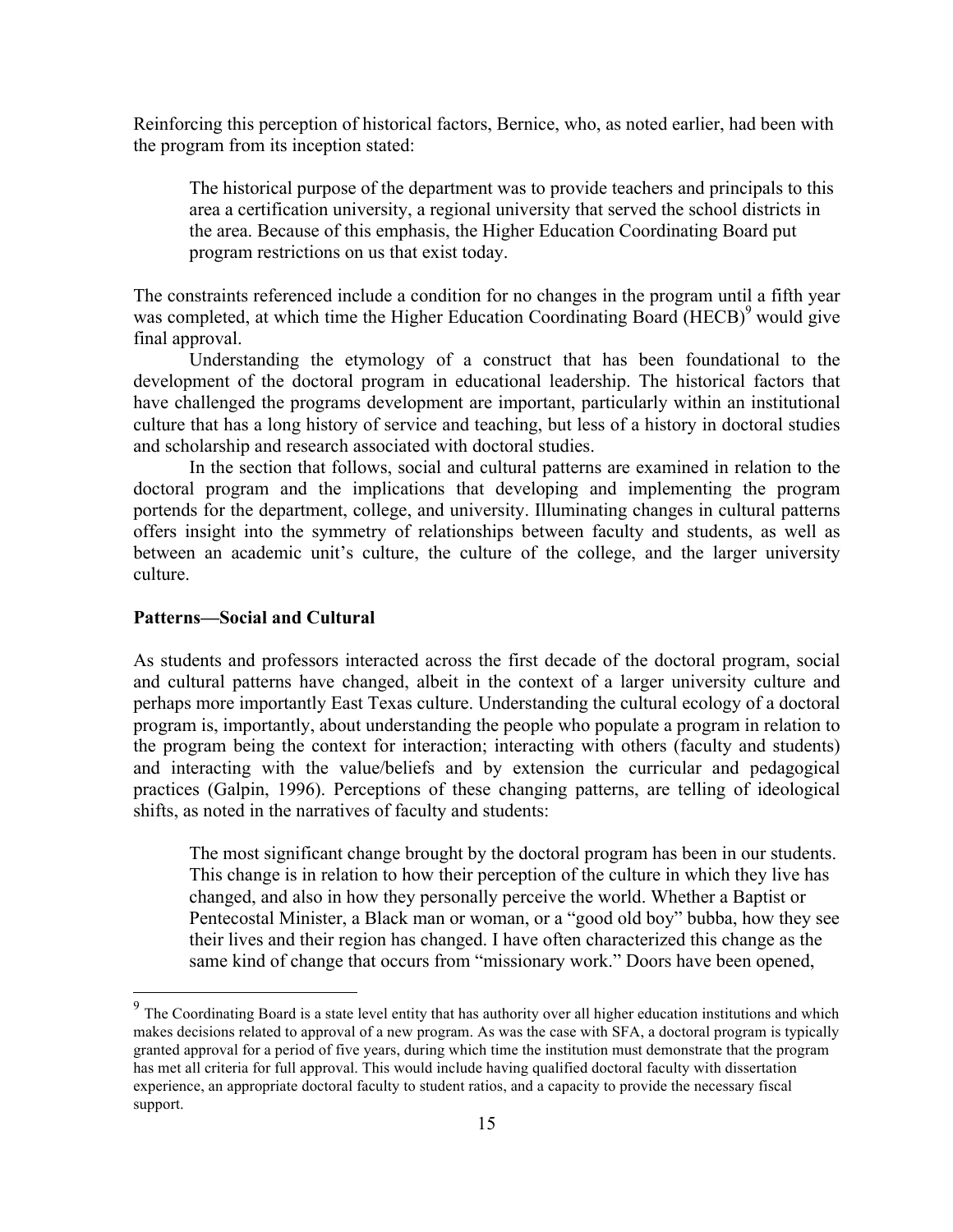views have been broadened, and old life-long beliefs have been problematized. (Albert)

Faculty study groups were formed, program areas met weekly, and departmental meetings were more frequent. In addition, program area retreats for planning were instrumental in helping the faculty gain a shared vision for the department. From this shared vision for increased scholarship, partnerships were forged. As individuals worked on collaborative projects in pairs and in larger teams, social and cultural patterns began to change. (Bobbie)

One distinctive pattern is that the program has successfully established itself as a rigorous and personally as well as professionally enhancing scholarly culture. If the cultural context (university and region) in which the program is nested were like one found in a doctoral research institution, then the program would thrive. Unfortunately, because of the provincial and regressive culture at the SFA, the doctoral faculty did not realize the urgent necessity to form support networks. (Albert)

Here it is important to understand that, for the doctoral faculty, the task at hand was, in the words of Judith Butler, "to interrogate what the theoretical move that establishes foundation authorizes, and what precisely it excludes or forecloses (1992, p. 7). As the faculty members experienced the provincial culture of the university, the problematic nature of establishing a scholar–practitioner culture was made evident. With respect to social and cultural patterns, faculty members found that "one regime of truth simply replaces another" (St. Pierre & Pillow, 2000, p. 4). The task of doctoral faculty, in a poststructuralist sense of revealing the "regimes of truth," was to "look awry" and ask questions that produced different knowledge and produced knowledge differently, thereby producing different ways of living in the world of academe, that is, creating reinscriptions that contributed to a changing cultural ecology of the department (St. Pierre & Pillow, 2000). Emblematic of this reinscription are faculty members shared experiences and understanding of those experiences.

Over time the social and cultural patterns in response increased knowledge about doctoral studies and what a doctoral program can and should be. Just as students were learning, so were faculty members. Discussion and debate still existed, but the addition of dialogue changed the patterns of interaction (a hard one to accomplish). (Gwen)

The department is moving toward a culture that values scholarship and research. When I first joined the program, this was held as a goal, but there was still visible evidence of a service-oriented culture, void of scholarship and research. I have seen progress made in practice towards the goal of developing a culture that values scholarship and research. More faculty members are involved in scholarship and research now than when I first joined the program. (Jasmine)

I see scholar practitioner as operating at a meta-cognitive level of understanding the way power shapes our lives. The world is our text to read, with acts to be recognized and values to be critiqued. We will be charged to help students in forming a new interpretation of their own lives and uncover new talents from their encounter with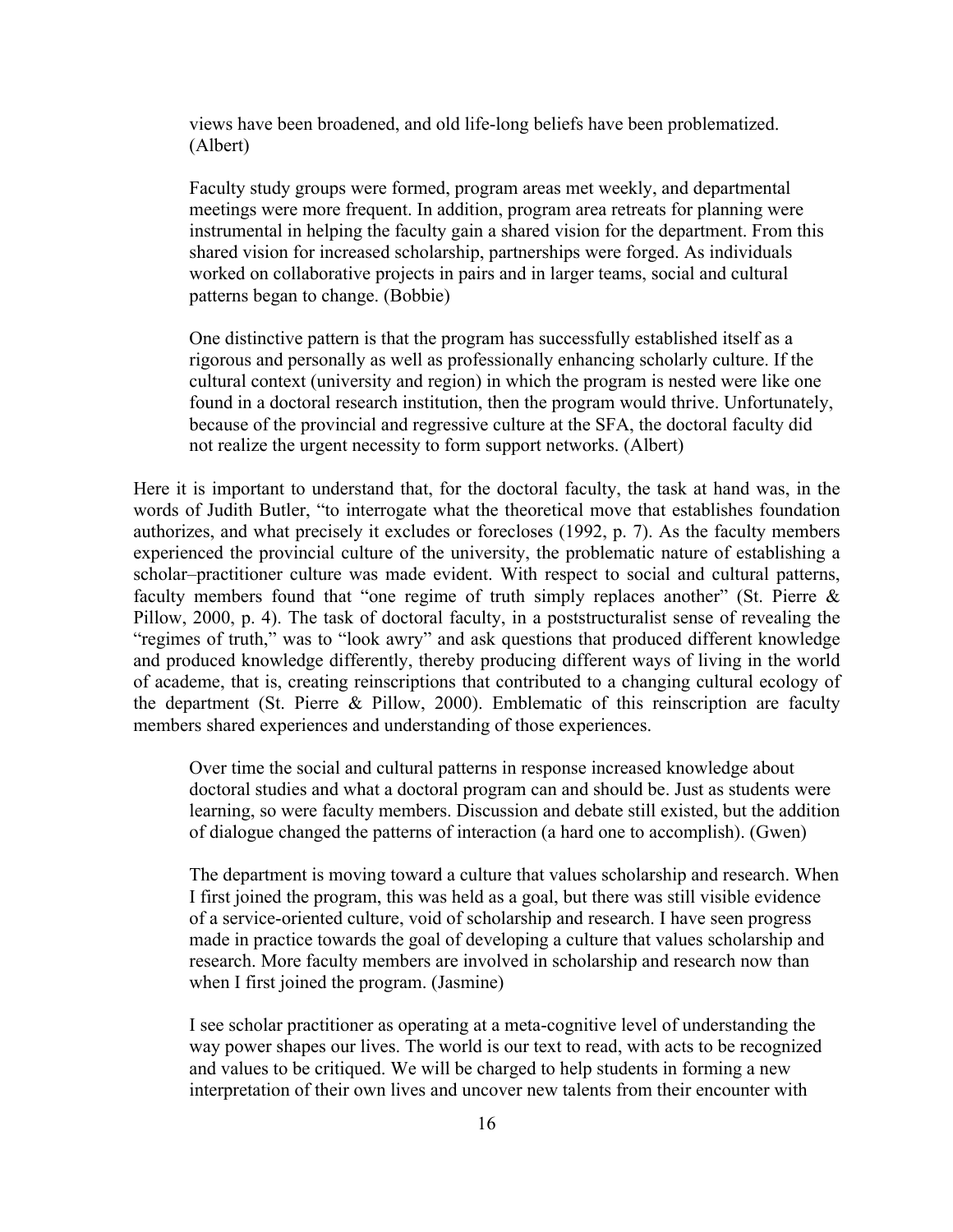school knowledge. Social justice and caring are displayed as the guiding principle to ensure equal power relationships in schools. The program and faculty in the department have shaped my understanding. (Heather)

Social and cultural patterns follow, in part, the rules of discourse. As Cherryholmes (1988) explained, "The rules of discourse govern what is said and what is unsaid. They identify who can speak with authority and who must listen (p. 34). These rules of discourse formulate what Foucault called discursive practice – or historically and culturally determined ways of acting – which in turn creates a specific discourse – or set of rules about what can be said (or written) and by whom. The doctoral faculty members, in a poststructural sense, interrogated the rules of discourse – the discursive practices as important forces in contributing to and/or resisting a foundation of the doctoral program that authorized the scholar–practitioner stance.

## **Scholarly Patterns**

In the evolution of scholarship in the department, as it relates to the development of a doctoral program, of particular importance was a focus on preparing scholar–practitioner leaders for schools in rural East Texas. Sharon, a doctoral faculty member, one of the original six that contributed to the program for a number of years, described the culture of the department as "one of high expectations for scholarship and research. Study, research, peer-reviewed presentations and publications have become the expected performative patterns of faculty members. This just continues to increase as the program evolves." Reflecting, as faculty member, on the changing patterns in the scholarly culture of the department, Albert noted,

Scholarly activity represents a significantly different pattern. The sincere attempt to use consensual decision-making is also different from the extremely hierarchical university and regional culture. The pattern of criticality that pervades the curriculum is also different. The isolation of the department from others is similar to the larger cultural pattern. The relationship between faculty and students is similar. The liberal and radical ideological patterns evident in the courses, in faculty research, and in student dissertations are different. One pattern is the department's inability to move from an idealized view of the program to a critically pragmatic view, which could potentially counteract the vulgar pragmatism, which characterizes the university. One emerging pattern is the doctoral faculty's interrogation of the historical structures that mediate our current program. This is a pattern of inquiry that is not found or valued in the larger culture.

Ronald, a doctoral faculty member who had been with the program from its inception, and who had been in the department prior to the implementation of the doctoral program, noted that,

In the program, we have tried to increase the number of students who publish and participate in conferences; faculty members have increased participation in research and presenting research; faculty members have participated in the development of journals. Strong leadership and encouragement from the chair has sustained the research, presenting and writing activities. Emphasis when selecting new faculty who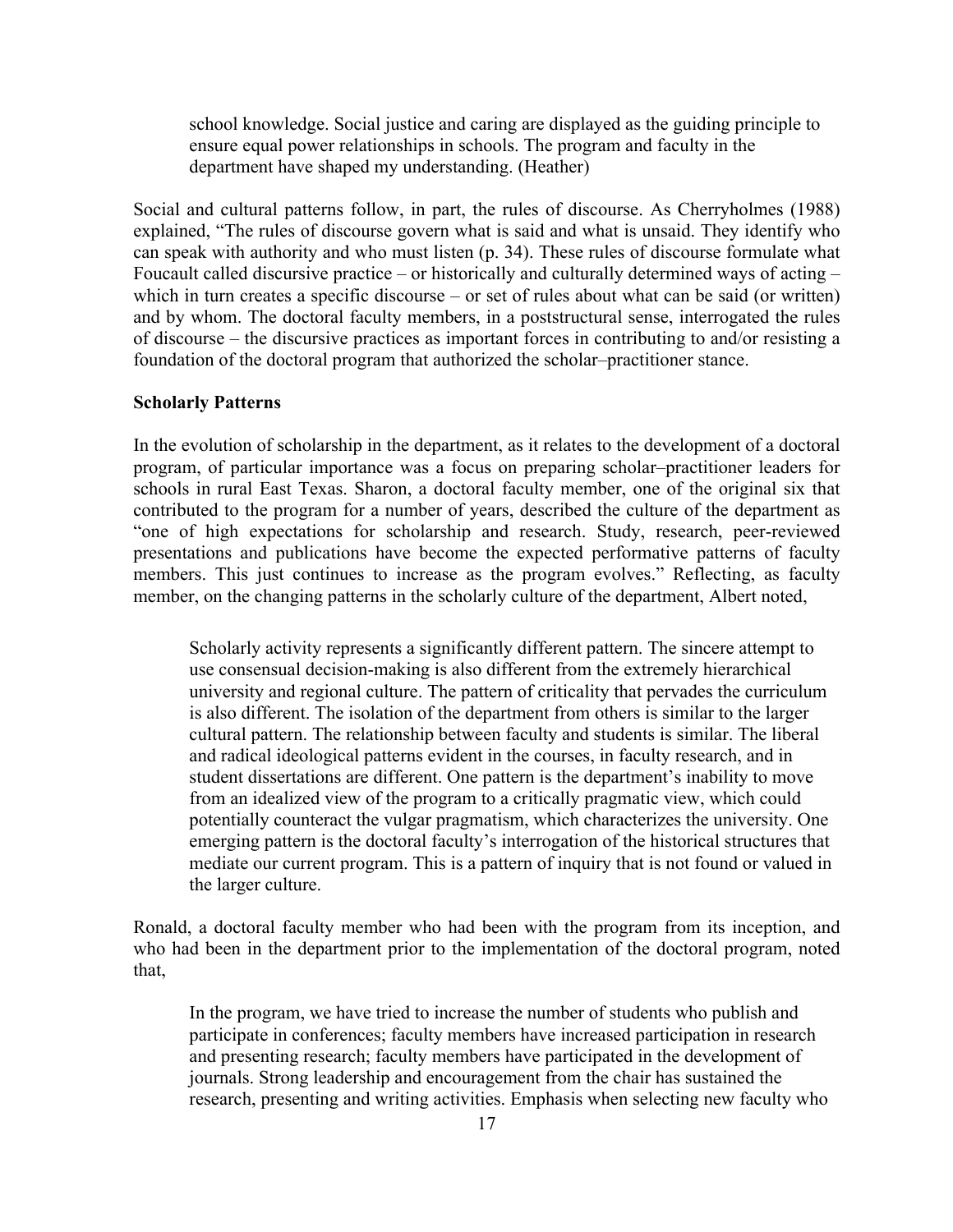value scholarship has sustained these activities; emphasis of scholarship on promotion and tenure has sustained these activities; new faculty with new ideas about publication has sustained these ideas; and the graduation of doctoral students who want to publish and research have sustained these ideas.

The pattern of scholarship and research runs deeply in the program culture; interaction between students and faculty with respect to research activity and publishing scholarly products is a significant transformation of the department culture. The cultural ecology of the department/program, while evolving as an ecosystem, retains only small components of the older, historical "regimes of truth" that dominated the daily activity of faculty. It is perhaps the evolution of what Anderson and Grinsberg (1998) referred to as "disciplinary practices" that has most contributed to the scholarly patterns. Routines and performative standards have changed, and the ecological balance in the culture of the department has shifted.

#### **Knowledge and Learning Patterns**

A poststructural position on knowledge is concerned with critiquing institutionalized practices that marginalize and categorize knowledge (and knower) seen as extraneous (or dangerous) to the status quo. Cherryholmes (1988) noted structural approaches, or metanarratives, remove the individual from the center of the experience, adding, " . . . we have internalized appropriate rules and ideologies, have accommodated ourselves to dominant power relationships, and are more concerned with performing expected actions than with analyzing them" (p. 6). Integral to the scholar–practitioner construct as a centering of the doctoral program was an understanding of how metanarratives in the knowledge base dominate learning. The faculty took a position of interrogating, along with students, metanarratives.

Patterns in knowledge and learning provide critical insight into the doctoral program and the relationships that students share with faculty. One doctoral Student, Phoebe, noted:

When the patterns of knowledge and learning began to change to a shared responsibility within the community, I was able to see the possibility of a social construct of scholar–practitioner-leadership actually working. When faculty collaborated with students, when students shared the responsibility for the classroom and when dialogue was encouraged my understanding was clarified.

Another doctoral student, Roberta, explained the patterns of knowledge and learning that helped her as related to the dialogical nature of the program:

For me personally as a student, the dialogical learning environment helped to shape the social construct of scholar–practitioner leadership. Instrumental for me, were the foundational readings that provided a rich source of internal dialogue in my thinking and a source for stimulating dialogue with peers in the classroom setting. The combination of learning in the academic setting through reading and dialogue, and the experiential learning through summer internships contributed to my understanding of scholar–practitioner leadership. Reflective-reflexive writing helped to shape my concept of scholar–practitioner leadership. Conversations with scholars and classroom teachers also helped me to form my perspective.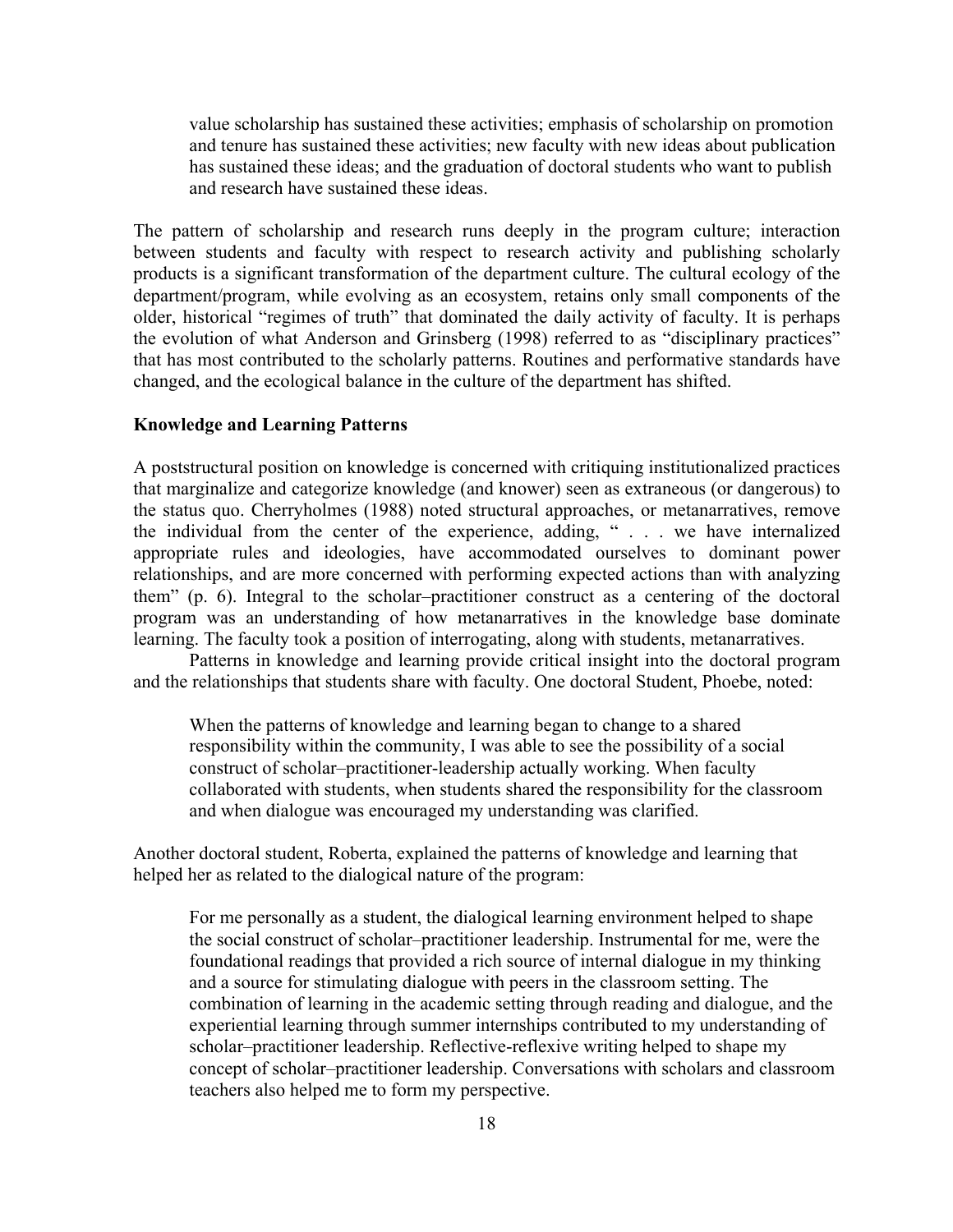Jessica offered this insight in terms of knowledge and learning:

The desire to have a democratic society does shape the types and patterns of knowledge. This requires us to understand the connecting patterns and relationships that undergird the live world. This formal thinking leads to the discernment of hidden patterns with an ultimate goal of enhancing empowerment and justice for people involved.

Social and cultural patterns, patterns of scholarship, and patterns of knowledge and learning that have been examined from the narratives of faculty members and students, reflect a culture in the program and department that is supportive of the preparation of scholar–practitioner leaders. However, a question is raised by these patterns that focuses attention on the college and institutional culture, and relatedly on institutional support for the doctoral program. The cultural resistance of change, within the institution (perhaps influenced by the regional culture of the State of Texas—behind the "Pine Curtain" of East Texas) and the need for increased scholarship, particularly within a dominant culture of service and teaching, illuminates the problematics associated with developing a doctoral program.

#### **Final Reflections**

A foundation for the doctoral program was constructed through the work of doctoral faculty members early on; work focused on identifying and developing a construct of scholar– practitioner leadership. This work was situated within the existing cultural ecology of the department, which could be characterized as rigid with "regimes of truth" predicated on more traditional educational administration perspectives and knowledge. Interestingly, the "regimes of truth" were deeply embedded in the cultural ecology.

Initially, the discourse and collective thinking that shaped the scholar–practitioner leadership construct, guided students and faculty as they shared through coursework, and the larger work of growing a scholarly culture, in the constructed reality of a preparation program premised on the ideals of scholar–practitioner leadership. It is important to note that the continued construction of meaning has been affected by shifts in power/knowledge within the cultural ecology of a department/program where faculty turnover is relatively high, five new doctoral faculty members in the past seven years, with only one faculty member remaining that had a primary role in originally implementing the doctoral program. Interestingly, an emergent pattern in the shifting of faculty has been the positioning of non-doctoral faculty in the exchanges of political currency. What became evident, and continues to do so, is the resistance – i.e., continued advocating of more traditional administrative "regimes of truth" – from non-doctoral faculty in the department; faculty in principal and superintendent programs.

The affect of a changing faculty has been experienced at the most critical level, with the students in each cohort and by those students completing dissertation research. Notwithstanding the problematic of destabilizing student relationships with faculty, diminishing trust as a form of power struggle occurred in the shifting patterns of control. Importantly, students have often been the more resolute in mediating tensions associated with the growth of the doctoral program as they experience it over time; through and within the flow their preparation and practical experiences.

The cultural ecology of the leadership program was defined by curricular and pedagogical discourses and practices, not unlike that described by Anderson and Grinberg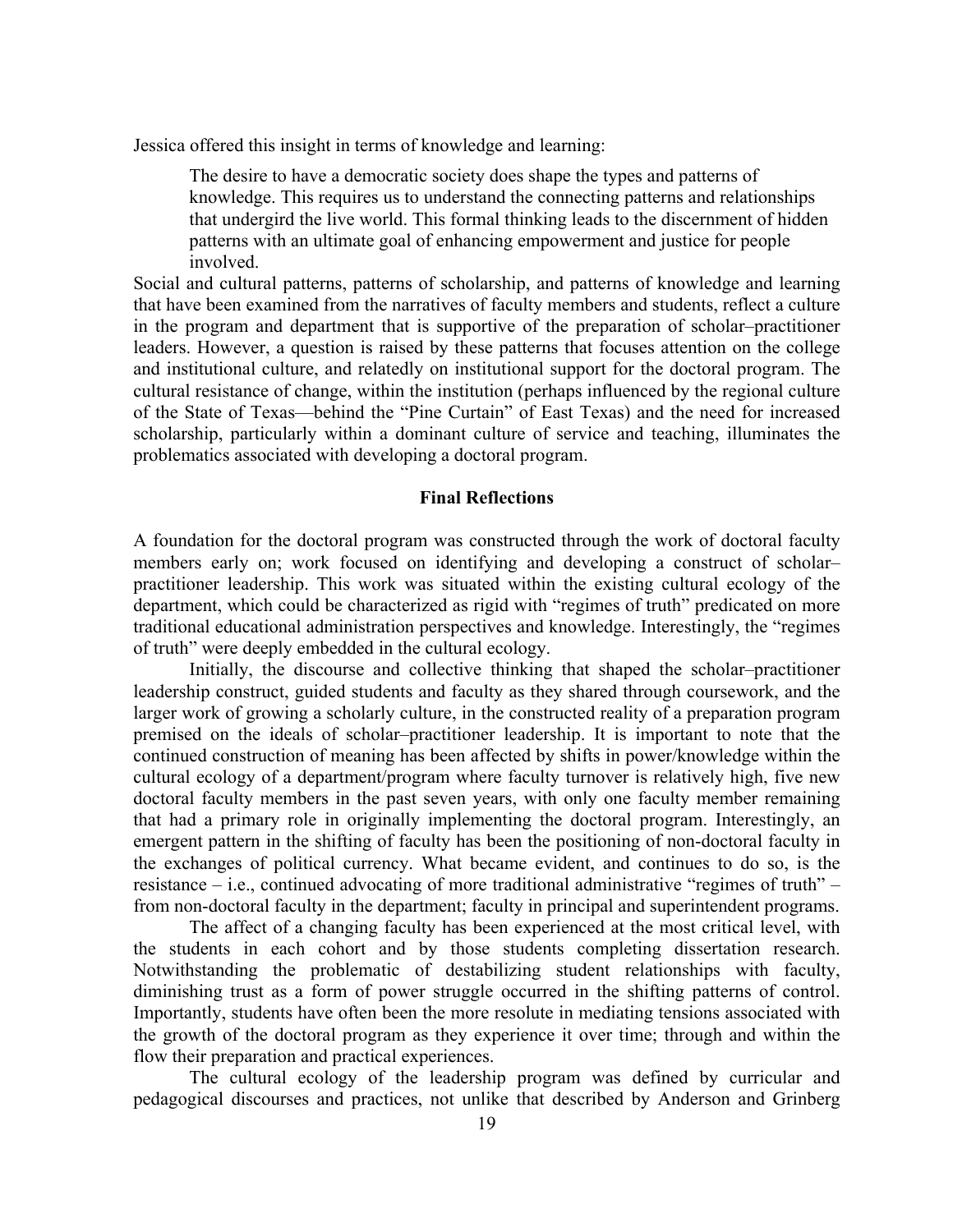(1998). It was evident that during the time frame for this study, when the doctoral student participants were in their program, the discourses and knowledge structures of the program were shifting in response to the political and ideological positioning of the academic setting, in part driven by accrediting agencies, impart by change in faculty, and in part by a shifting emphasis with respect to leadership literature and research. As participants reported in this study, the work of educational leaders must consider the dynamics of such positioning, in particular as he/she examines the "regimes of truth" at work within the preparation program, juxtaposed to the "regimes of truth" at work in his/her respective places of practice.

Shifting curricular and pedagogical discourses and practices worked to shape the individuals understanding of social justice leadership, and to shape the individuals social self – the identity as social justice leader. Such shaping of the "social self," and related disciplinary discourse and practice was perceived as a form of cultural anchor within the ecology of the program. Often the question surfaced as to what stands as "truth" in relation to social justice leadership, which was perceived as resulting from conflicting frames of "truth" presented by faculty members in the different courses. "Regimes of truth" surfaced as dominant beliefs with respect to democracy, social justice, caring, community, and ethical/moral leadership surfaced and became patterns in faculty, students and faculty and students conversations. These patters reflected epistemological and pedagogical conflicts in relation to forming the leader "self" or "identity" as scholar–practitioner leader. Equally important, both faculty and students in the program reflected the importance of cultural consciousness as a primary ecological factor in shaping the identity of scholar–practitioner leaders.

#### **About the Author**

*Patrick M. Jenlink* is Professor of doctoral studies in the Department of Secondary Education and Educational Leadership and Director of the Educational Research Center, Stephen F. Austin State University. His university teaching experience includes Northwestern Oklahoma State University, Western Michigan University, and assignments in Europe with University of Oklahoma and NATO. Dr. Jenlink's teaching emphasis in doctoral studies at Stephen F. Austin State University includes courses in ethics and philosophy of leadership, research methods and design, and leadership theory and practice. Dr. Jenlink's research interests include moral literacy, politics of identity, democratic education and leadership, and critical theory. He has authored numerous articles, guest edited journals, authored or co-authored numerous chapters in books, and authored, edited or co-edited several books. Currently, Dr. Jenlink serves as editor of *Teacher Education & Practice* and co-editor of *Scholar-Practitioner Quarterly*, both refereed journals. Books published include *Dialogue as a Means of Collective Communication*, Kluwer Academic/Plenum Publishing, *Dialogue as a Collective Means of Design Conversation*, Springer Publishing, *Equity Issues for Today's Educational Leaders: Meeting the Challenge of Creating Equitable Schools for All*, Rowman & Littlefield, *Dewey's Democracy and Education Revisited: Contemporary Discourses for Democratic Education and Leadership*, Rowman & Littlefield. Dr. Jenlink's current book projects include a co-authored book, *Developing Scholar-Practitioner Leaders: The Empowerment of Educators* (forthcoming from Falmer Press), *Ethics and the Educational Leader: A Casebook of Ethical Dilemmas* (forthcoming from Rowman & Littlefield Publishing Group), and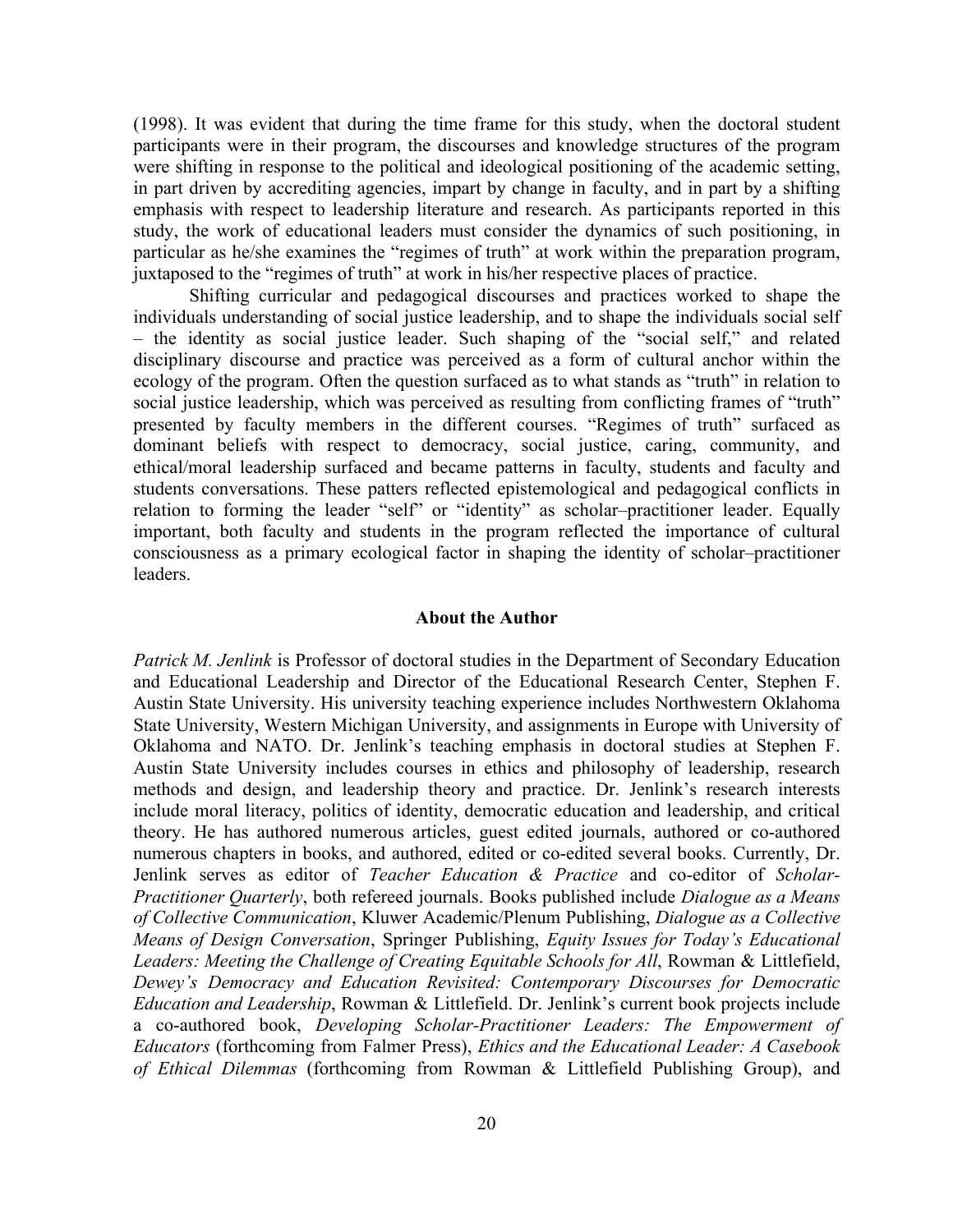*Educational Leadership, Moral Literacy, and the Dispositions of Moral Leaders* (forthcoming from Rowman & Littlefield Publishing Group).

# **References**

- Anderson, G. L. (1989). Critical ethnography in education: Origins, current status, and new directions. *Review of Educational Research*, *59*(3), 249-270.
- Anderson, G. L. (1990). Toward a critical constructivist approach to school administration: Invisibility, legitimation, and the study of non-events. *Educational Administration Quarterly*, *26*(1), 38-59.
- Anderson, G. L., & Grinberg, J. (1998). Educational administration as a disciplinary practice: Appropriating Foucault's view of power, discourse, and method. *Educational Administration Quarterly*, *34*(3), 329-353.
- Anderson, G. L., & Herr, K. (1999). The new paradigm wars: Is there room for rigorous practitioner knowledge in schools and universities? *Educational Researcher*, *28*(5), 12-21.
- Anderson, G. L., & Jones, F. (2000). Knowledge generation in educational administration from the inside out: The promise and perils of site-based, administrator research. *Educational Administration Quarterly*, *36*(3), 428-464.
- Bligh, M. C., Meindl, J. R. (2004). The cultural ecology of leadership: An analysis of popular leadership books. In D. M. Messick & R. M. Kramer (Eds.), *The psychology of leadership: New perspectives and research* (pp. 11-52). Athens: LEA Press.
- Bogotch, I., Beachum, F. D., Blount, J., Brooks, J., & English, F. (2008). *Radicalizing educational leadership: Dimensions of social justice*. Rotterdam, Netherlands: Sense Publishing.
- Bogotch, I. E., & Roy, C. B. (1997). The contexts of partial truths: An analysis of principal's discourse. *Journal of Educational Administration*, *35*(3), 234-252.
- Brown, K. M. (2004). Leadership for social justice and equity: Weaving a transformative framework and pedagogy. *Educational Administration Quarterly*, *40*(1), 77-108.
- Carspecken, P. F. (1996). *Critical ethnography in educational research: A theoretical and practical guide*. New York: Routledge.
- Chabal, P., & Daloz, J-P. (1999). *Africa works: Disorder as political instrument*. Oxford: James Currey.
- Cherryholmes, C. (1988). *Power and criticism: Poststructural investigations in education*. New York: Teachers College Press.
- Dewey, J. (1916). *Democracy in education: An introduction to the philosophy of education*. New York: Macmillan.
- Dewey, J. (1927). *The public and its problems*. New York: Henry Holt and Company.
- Foucault, M. (1972). *The archeology of knowledge and the discourse of language*. New York: Pantheon Books.
- Foucault, M. (1979). *Discipline and punish: The birth of the prison*. A. Sheridan (Trans.). New York: Vintage.
- Foucault, M. (1980). *Power/knowledge: Selected interviews and other writings 1972-1977*. New York: Pantheon Books.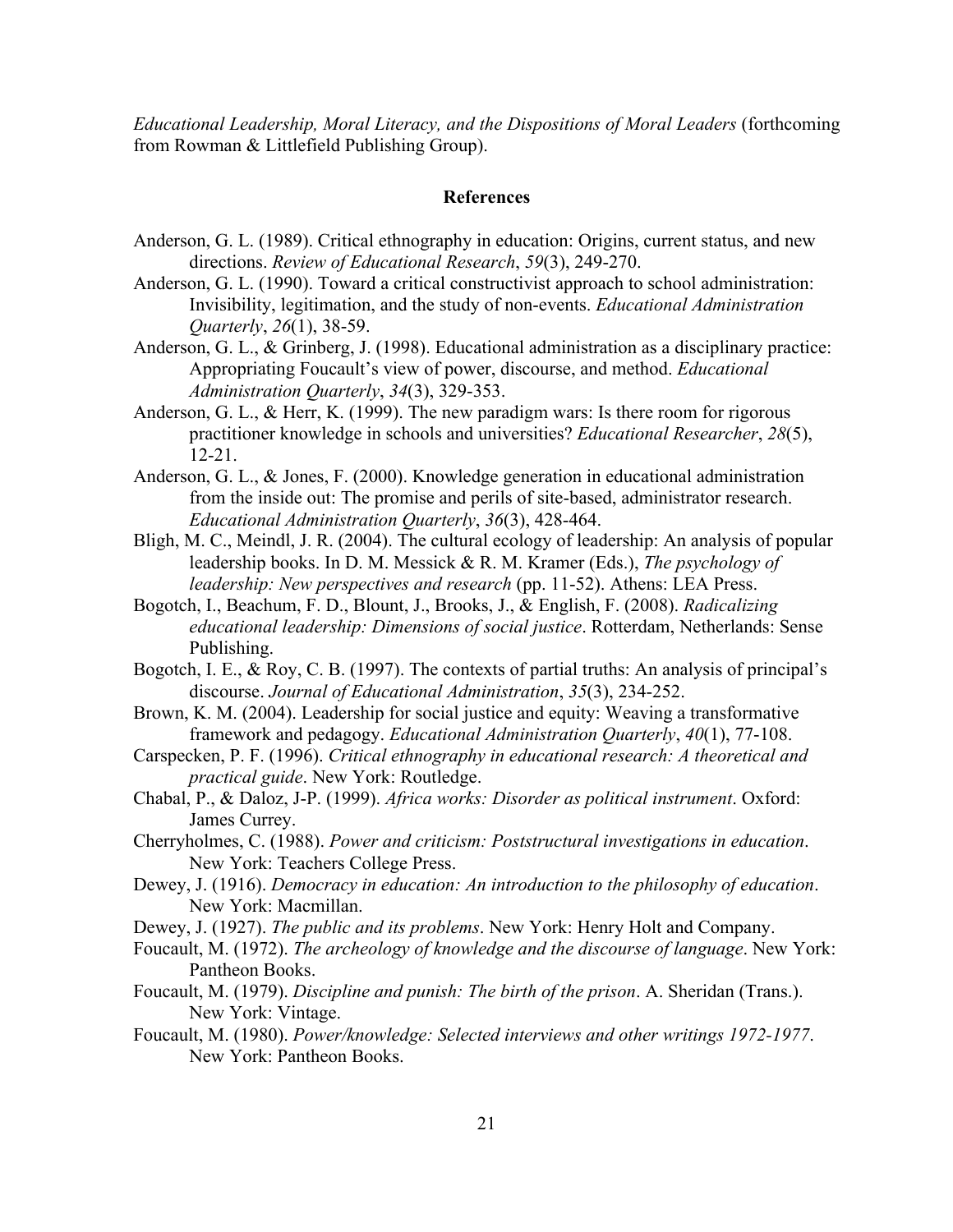- Foucault, M. (1982). How is power exercised? In H. Dreyfus and P. Rabinow (Eds.), *Michel Foucault: Beyond structuralism and hermeneutics* (pp. 226-226). Chicago, IL: University of Chicago Press.
- Foucault, M. (1984 a). The order of discourse. In M. Shapiro (Ed.), *Language and politics* (p. 109). Oxford: Blackwell.
- Foucault, M. (1984b). Space, knowledge and power. In P. Rabinow (Ed.), *The Foucault reader* (pp. 239-256). New York: Pantheon Books.
- Foucault, M. (1988a). *The care of the self*. New York: Vintage.
- Foucault, M. (1988b). Practicing criticism (Trans. A. Sheridan et al.). In L. D. Kritzman (Ed.), *Politics, philosophy, culture: Interviews and other writings* (pp. 152-158). New York: Routledge
- Frake, C. O. (1962). Cultural ecology and ethnography. *American Anthropologist*, *64*(1), 53- 59.
- Frattura, E. M., & Capper, C. A. (2007). *Leading for social justice*. Thousand Oaks, CA: Corwin Press, a Sage Publications Company
- Galpin, T. (1996). *The human side of change*. San Francisco, CA: Jossey-Bass.
- Giroux, H. A. (1988). Critical theory and the politics of culture and voice: Rethinking the discourse of educational research. In R. Sherman & R. Webb (Eds.), *Qualitative research in education: Focus and methods* (pp. 190-210). New York: The Falmer Press.
- Giroux, H. A. (1992a). *Border crossings: Cultural workers and the politics of education*. New York: Routledge.
- Giroux, H. A. (1992b). Educational leadership and the crisis of democratic government. *Educational Researcher*, *2*(4), 4-11.
- Giroux, H. A. (1994). Educational leadership and school administration: Rethinking the meaning of democratic public cultures. T. A. Mulkeen, N. H. Cambron-McCabe, & B.J. Anderson (Eds.), *Democratic leadership: The changing context of administrative preparation* (pp. 31-47). Norwood, NJ: Ablex Publishing Corporation.
- Hurst, D. K. (2010). *The new ecology of leadership: Business mastery in a chaotic world*. West Sussex, England: Columbia University Press.
- Jenlink, P. M. (1999, April 19-23). *Creating the scholar-practitioner department: A model of research and renewal*. Paper presented at the annual meeting of the American Educational Research Association, Montreal, Canada.
- Jenlink, P. M. (2001a, April 8-14*). Scholar-Practitioner Leadership: A Critical Analysis of Preparation and Practice*. Paper presented at the Annual Meeting of the American Educational Research Association, Seattle, Washington.
- Jenlink, P. M. (2001b). Beyond the knowledge base controversy: Advancing the ideal of scholar-practitioner leadership. In T. J. Kowalski (Ed.), *21st century challenges for educational administration* (pp. 65-88). Lanham, MD: The Scarecrow Press, Inc.
- Jenlink, P. M. (2002, November 1-3). Leadership as a *Bricolage* of scholarly practice: A critical examination of disciplinary discourses and practices. Paper presented at the Annual Meeting of the University Council for Educational Administration (UCEA) Pittsburgh, PA.
- Jenlink, P. M. (2003a, August 5-8). *Describing the leadership bricolage: Conceptualizing a new rigor in preparation and practice*. Presented at the 57<sup>th</sup> Annual Summer Meeting of the National Council of Professors of Educational Administration, Sedona, AZ.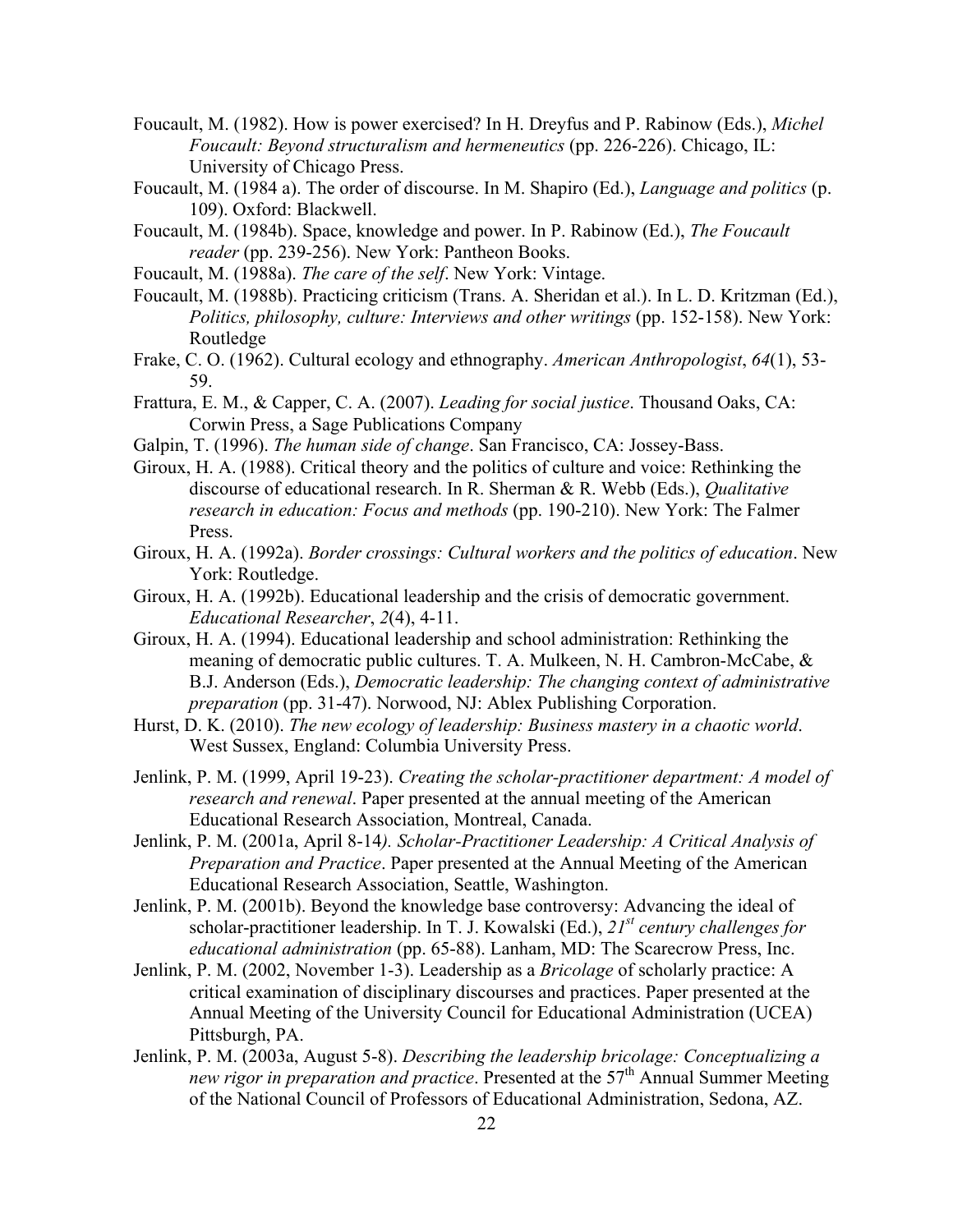- Jenlink, P. M. (2003b, April 21-25). *Conceptualizing leadership as a bricolage of scholarly practice: A critical examination of expanding disciplinary boundaries in preparation and practice*. Paper presented at the American Educational Research Association annual meeting, session 41.022, Chicago, IL.
- Jenlink, P. M. (2003c). Identity and cultural work: The scholar-practitioner as public intellectual. *Scholar–Practitioner Quarterly*, *1*(4), 3-8.
- Jenlink, P. M. (2004a). A scholar-practitioner stance: Practices of social justice and democracy. *Scholar–Practitioner Quarterly*, *2*(2), 3-12.
- Jenlink, P. M. (2004b). Ensuring democracy in an era of standards and accountability: The scholar-practitioner's work*. Scholar–Practitioner Quarterly*, *2*(4), 3-12.
- Jenlink, P. M. (2005). On bricolage and the intellectual work of scholar-practitioners. *Scholar–Practitioner Quarterly*, *3*(1), 3-12.
- Jenlink, P. M. (2010). The scholar-practitioner's obligation: Freedom's poetic. *Scholar– Practitioner Quarterly*, *4*(1), 1-10.
- Jenlink, P. M. (2011). Democracy preserved: Our obligation as scholar–practitioners. *Scholar–Practitioner Quarterly*, *5*(2), 1-4.
- Jenlink, P. M. (2013a). Scholar-practitioner leadership as an enactment of 'presence'. *Scholar-Practitioner Quarterly*, *7*(1), 4-6.
- Jenlink, P. M. (2013b). The scholar–practitioner leader as cultural ecologist. *Scholar-Practitioner Quarterly*, *7*(3), 219-225.
- Kincheloe, J. L. (1999). Critical democracy and education. In J. G. Henderson & K. R. Kesson (Eds.), *Understanding democratic curriculum leadership* (pp. 70-83). New York: Teachers College Press.
- Kincheloe, J. L. (2001). Describing the bricolage: Conceptualizing a new rigor in qualitative research. *Qualitative Inquiry*, *7*(6), 679-692.
- Kincheloe, J. L.,  $\&$  McLaren, P. (2000). Rethinking critical theory and qualitative research. In N.K. Denzin & Y.S. Lincoln (Eds.), *Handbook of qualitative research* (2<sup>nd</sup> ed., pp. 279-313). Thousand Oaks, CA: Sage Publications, Inc.
- Kincheloe, J. L., & Pinar, W. F. (Eds.). (1991). *Curriculum as Social Psychoanalysis: The Significance of Place* (1-23). Albany: State University of New York Press.
- Korthagen, F., & Vasalos, A. (2005). Levels in reflection: Core reflection as a means to enhance professional development. *Teachers and Teaching: Theory and Practice, 11*(1), p. 47-71.
- Lindsey, R., Roberts, L., & Campbell-Jones, F. (2005). *The culturally proficient school*. Thousand Oaks, CA: Corwin Press.
- McLaren, P. L. (1995). Collisions and otherness: "Traveling" theory, postcolonial criticism, and the politics of ethnographic practice—the mission of the wounded ethnographer. In P. L. & J. M. Giarelli (Eds.), *Critical theory and educational research* (pp. 271- 300). Albany, NY: State University of New York Press.
- Neibuhr, R. (1946). *The children of light and the children of darkness. A Vindication of democracy and a critique of its traditional defence*. New York: Charles Scribner's sons.
- Quantz, R. A. (1992). On critical ethnography (with some postmodern considerations). In M. D. LeCompte, W. L. Millory, & J. Preissle (Eds.), *The handbook of qualitative research in education* (pp. 447-505). San Diego, CA: Academic Press, Inc.